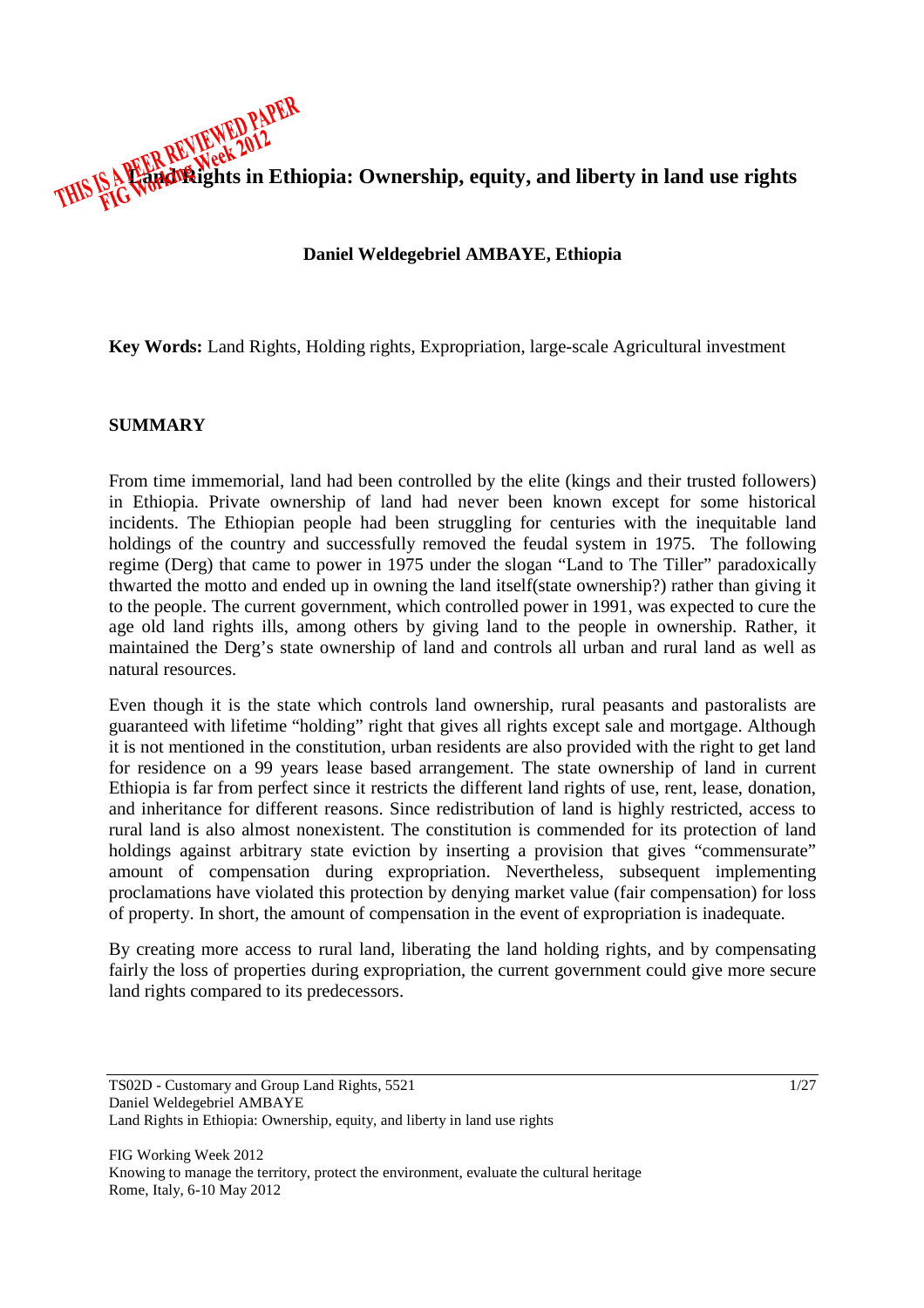# **Land Rights in Ethiopia: ownership, equity, and liberty in land use rights**

## **Daniel Weldegebriel AMBAYE<sup>1</sup> , Ethiopia**

### **1. HISTORICAL OVERVIEW**

### **1.1 Imperial Era**

Since time immemorial, land was controlled by the king and the ruling elites in Ethiopia. As a result of the expansionist war of the ancient Ethiopian rulers with their neighboring tribes, the state could manage to include vast territories to its rule. The land of the tribes was then made under the control of monarchs and had been redistributed to the favorites and supporters of the king in due time. In any case, the land remained under imperial control.<sup>2</sup> The land properties, distributed to their followers, overtime seized the form of private *rist* (linage usufractuary right), Church land, and Government land. Land was granted to individual people/peasants in the form of *rist* (usufractuary right). The peasants were then allowed to use, rent, and inherit the land to family members. In exchange, peasants were obligated to make different kinds of land related tax payments.<sup>3</sup> Selling the land to non-family members was prohibited. Land was then transferred in the form of inheritance from family to children for generations which over time reduced the size of the farm lands.

Land was also provided to the Church which was considered as a major ally to the imperial power. The Church was a major possessor of material wealth not only because by selling salvation in return for treasure and land, but also by perpetuating imperial power over the people. It was the church which played a major role in propagating the mass to obey the king. Obedience to the king was justified in many of the Christian writings and the day to day teachings. Monarchs who disagree with the church or became out of favor of the later found themselves in the middle of bloody wars.<sup>4</sup>

TS02D - Customary and Group Land Rights, 5521 2/27

The author would like to thank the Swedish Institute (SI) for making this study possible.

<sup>&</sup>lt;sup>2</sup> As mentioned by Taddesse Tamrat ((Taddesse-Tamrat 1972))The idea of royal ownership of all land in Ethiopia was documented by royal chroniclers of different kings. For example, upon the purchase of land by king Lalibela (1200-1250) to construct his well known rock hewn churches in Roha, his hagiographer asked rhetorically to show the traditional power of the monarch in the distribution of lands: "who would have forbidden the king had he decided to take the land [without purchase]?" In his famous conflict with the monastic leaders, Emperor Amda-Sion (1314-1344) is said to have demanded their absolute obedience to him because they lived 'on the land of the king'. His son and successor Sayfe-Arad (1344-72) is also said to have made the claim that 'God gave (all the) land to me'.

 $3$  The main ones were tribute (one-fifth) and tithe (one-tenth) of total produce and usually paid in kind.

<sup>&</sup>lt;sup>4</sup> A good example in this case is Emperor Susenyos (1606-32) who tried to change his faith from the official Orthodox Christianity to Catholicism and was excommunicated by the church and forced to resign from power after a bloody civil war.

Daniel Weldegebriel AMBAYE

Land Rights in Ethiopia: Ownership, equity, and liberty in land use rights

Knowing to manage the territory, protect the environment, evaluate the cultural heritage Rome, Italy, 6-10 May 2012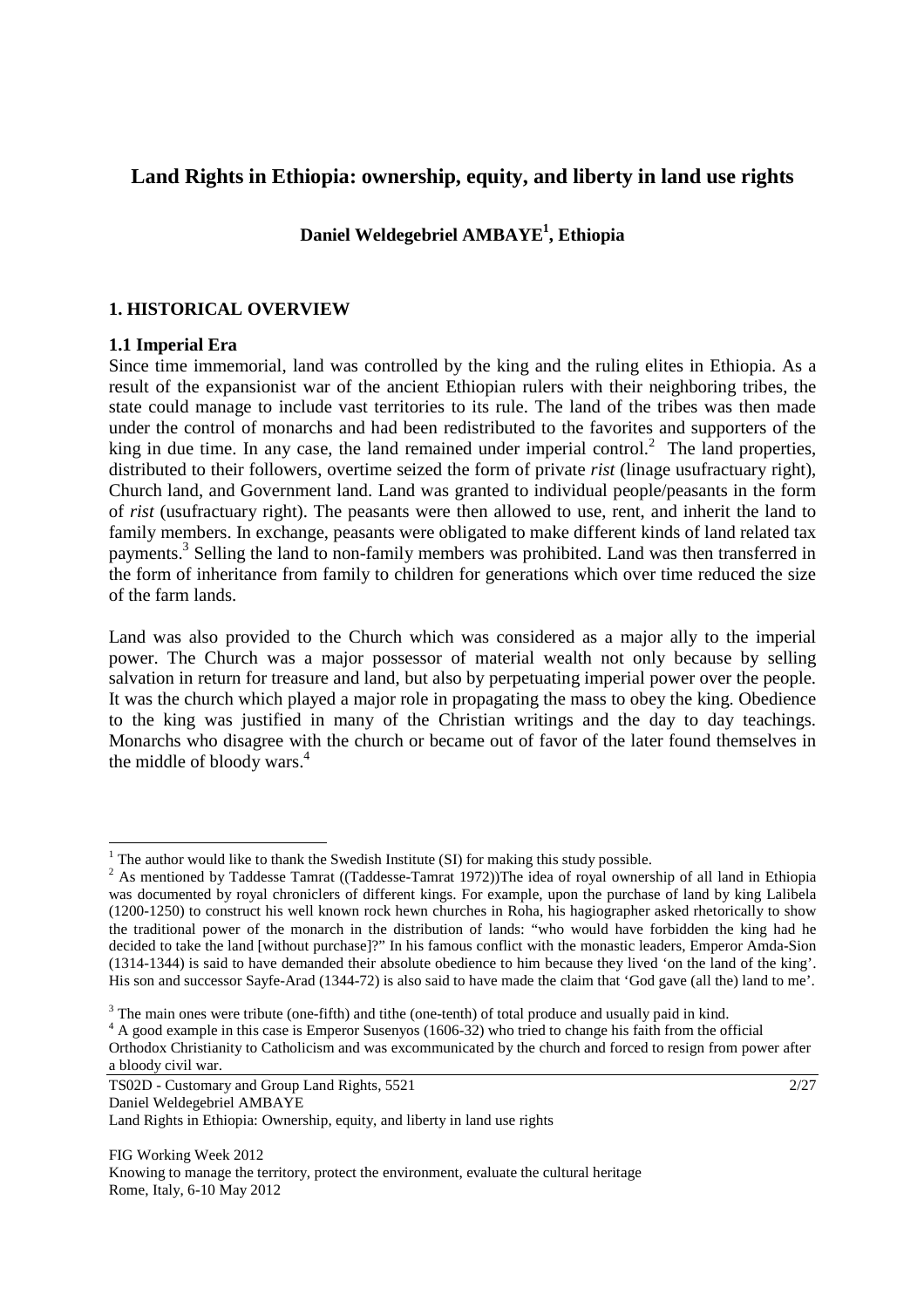Land owned by the government was distributed to different people on the condition of serving the state at different levels. In other words, land during this era was used to serve as a means to run the state functionary. In the old days, since gold and silver was not found in abundance(Gebre-Wold-Ingida 1962), the government heavily relied in the land under its control to run the state (Shiferaw-Bekele 1995). This is done in two ways, by giving land in lieu of salary to those who directly serve the state and by collecting tax tributes in kind from those who farm the land, which it may use for different purposes. Land given in lieu of salary might be reverted to the state in the event of non fulfillment of the obligation by the holder of the land. For example, land was given to civil servants and war veterans (*maderia* land) in lieu of salary or pension for their services to the state as long as they continued their services. Land was also distributed to other state servants other than those mentioned above. Generally, it is known as *ginde bel* land. For example, land given to soldiers; people who carry tents, cannons or brought horses and mules to war fronts; people who serve the palace as masons, prison guards, gardeners and so on were categorized under this tenure. In a similar fashion, the church had also been distributing the land given to its support by the kings to different hierarchy of the clergy and lay men who served the church. The name given to such type of land was known as *Samon* land. Hence, church land was distributed to the clergy, such as priests, deacons, church heads, teachers, and the lay people who support and protect the interest of the church at the royal court ((Mahteme-Sellassie 1970; Pankhurst 1966; Shiferaw-Bekele 1995).

During the second half of the nineteenth century, the Ethiopian empire was further expanded to the present south, south eastern and south western of the country. The emperor (Menelik II) and his military commanders crushed any resistance attempted by the natives and confiscated all the lands of the natives(Pankhurst 1966). In places where the native chiefs accepted the dominance of the Ethiopian empire, the people were allowed to keep their lands intact(Pankhurst 1966). In any case, a vast territory of land was added again to the Ethiopian empire during this period. All the land which was confiscated by the northern forces was distributed to different organs. One part was given to Menelik soldiers to settle on and as a reward for their loyal service during the expansion process; a second part was given to the local chiefs/gentry to maintain their support; a third part was given to the church that would be distributed to the church clergy in the same fashion as in the north; and another share, held by the state, to be distributed to different people on the condition of serving the state at different levels. Northern people were encouraged to settle in the south in the hope that they, together with the existing soldiers, would create effective control of the new territories. As a result of this military expansion, the whole native people who used to cultivate the land on community and clan base were left landless, *gabbars*. The *gabbars* of the south hence become literally servants and tenants to the northern until 1974 Ethiopian revolution(Pankhurst 1966; Crummey 2000; Markakis 2006).

The peculiar feature of the land holding right in the southern regions was that land was held in private ownership and hence subjected to sale and other forms of exchange. There was a prolific land sale transaction at the period for investors were interested in cash crop (coffee mainly) production by purchasing land from owners. But the land sale process left the southern *gabbars* as tenants who solely relied on crop sharing farming activities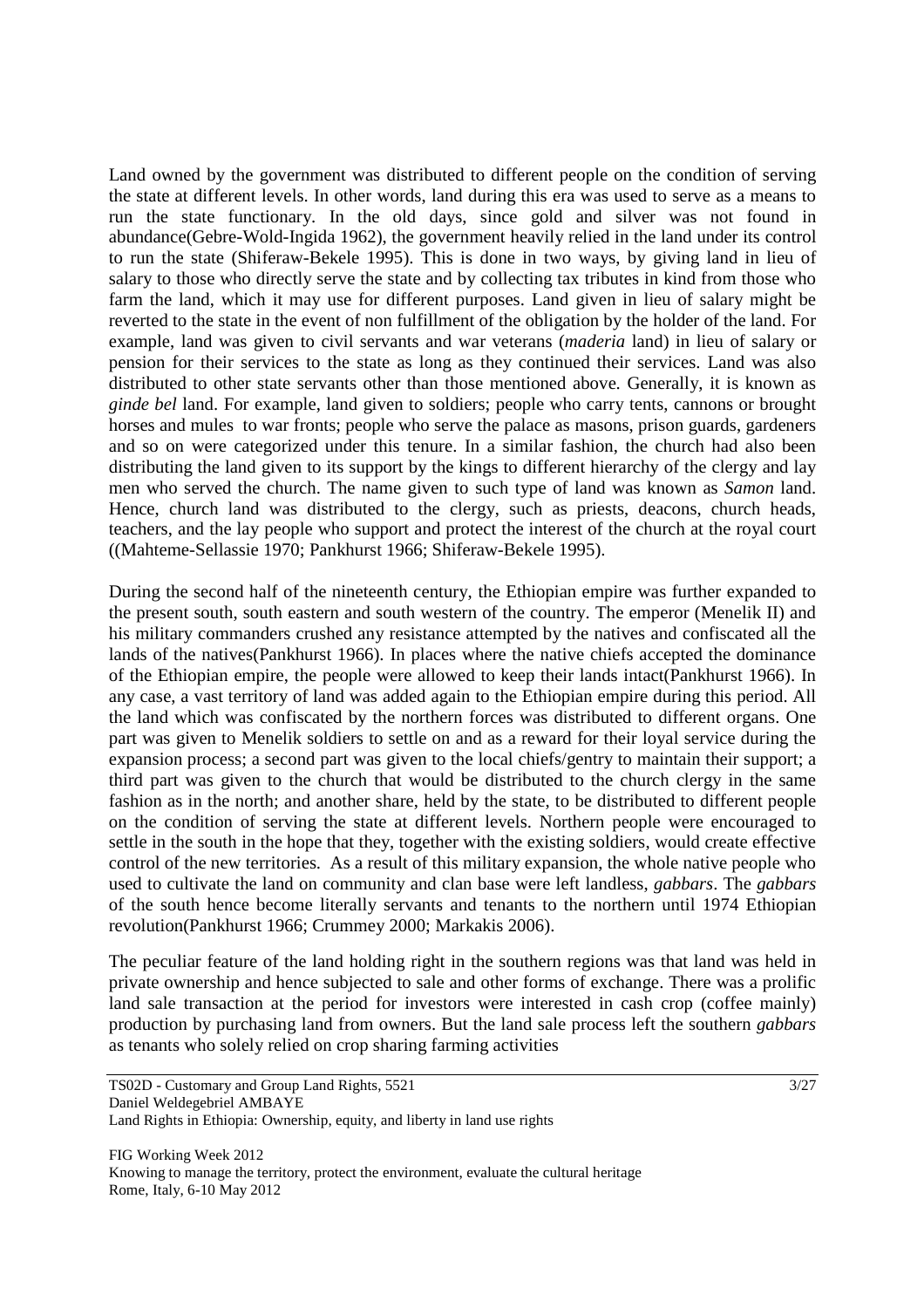In the following decades (during Emperor Haile Sellassie era) the government tried to reduce the burdens of the southern *gabbars* by introducing different land related laws. It tried to lift the burden but to no avail; the landlords in the south became more powerful. Side by side, the government introduced new tax bases on agriculture and then later sold more lands to coffee growing investors both of them exacerbated the lives of the *gabbars*. The land tax reform introduced had also triggered peasant rebellions in the northern and southern parts of the country(Gebru-Tareke 1977). In short, the government could not make any meaningful land reform until its demise in 1974 for two main reasons: one, the emperor (Haile Sellassie) himself and his family, together with the barons and lords in both houses of parliament were owners of vast tracts of land, and any change in land reform would mean harming their interest; second, because of lack of information on its advantage, peasants of the northern provinces resisted and opposed any attempt of land measurement and registration. Finally, peasant rebellions, popular unrest and most of all student movements which rallied on the famous slogan "Land to the Tiller" became reasons for the downfall of the feudo capitalist state in the country.

## **1.2 Derg Era**

After the 1974-1975 revolution, a military junta (a.k.a. *Derg*) controlled the power by ousting the emperor from his throne. The Derg immediately passed a proclamation that nationalized all rural land and transferred same to state ownership. This proclamation (Proclamation No. 31/1975) overnight abolished the age old property system and left the land owners empty handed without any compensation. On the other hand, it allowed all the peasants and tenants to maintain and held the land which they farmed and absolved them from any debt or obligation they owed to the landlords. The law restricted the right to use the land by prohibiting the lease/rent, donation, sale, exchange, mortgage, and inheritance (except to minor children) of the land. In any case the land reform was successful in that it generated a lot of support especially from the peasants of the southern regions. The administration of land was provided to the peasant associations created in every village of 800 hectares of land. They were tasked among others with distribution of land.

Next, the Derg enacted a proclamation (Proclamation No. 47/1975) that nationalizes all urban lands and extra houses (houses other than those that are occupied by the family for residential purposes). It denied any compensation to the loss of land in urban areas. As its rural counterpart, it allowed all tenants (lessees) to maintain and use the houses they rented from landlords and made them free from any rent obligations or debts. The state rather replaced the individual land lords in collecting rents. The law allowed for a person only to own a single residential house and if necessary another single business house. As a result of this blockage in owning and renting houses, in the years that followed a significant housing shortage was exhibited (Feyera & Tereffe 2011:207). The administrations of urban houses were given to *kebeles* (sub-districts) and the ministry of housing based on the value of the houses.

Urban dwellers, of course, had ownership right to the house they built and thereby were able to sale and transfer it to third person. But the land had no value for them, and it was not subject of sale or any means of exchange. Although rural farmers were in a better position in terms of production process decisions (deciding what to produce on the land), later erroneous policies and repeated land reforms made them to benefit little from it (Dessalegn-Rahmato 1993). The

Land Rights in Ethiopia: Ownership, equity, and liberty in land use rights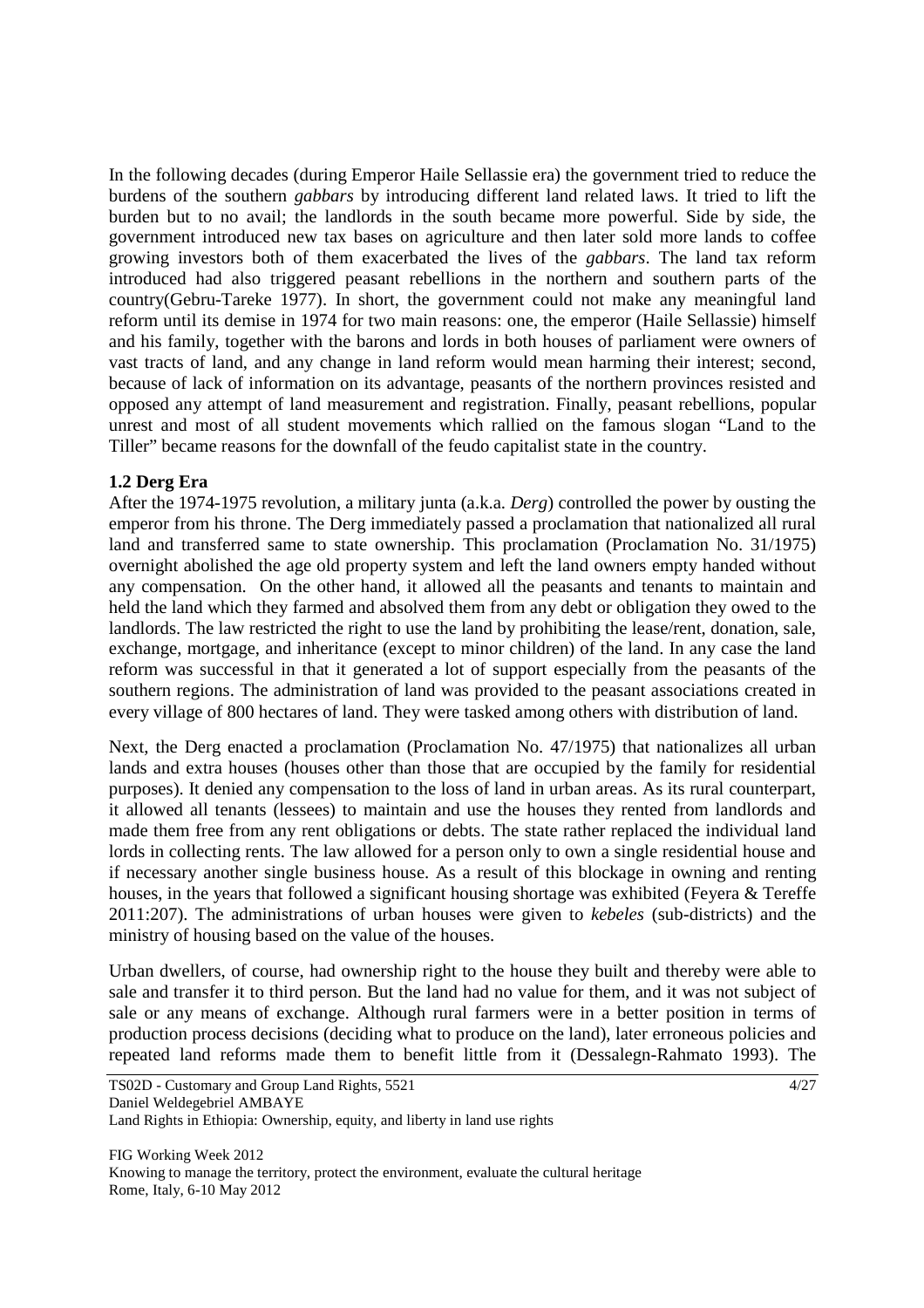government, as an owner of the land, conducted repeated land reforms and as a result farmers lost tenure security. Government had also introduced forced villagization (putting all rural farmers at one spot irrespective of their resistance), forced resettlement programs (moving farmers from one region, mostly the north, to another, mostly the south), and grain requisition programs (forcing farmers to deliver all their produce to the government at cheaper price instead of selling it at market price). In conclusion, as Dessalegn observed, the history of Ethiopia during the Derg regime had been partly recorded as a history of growing rural poverty, food shortages, famine, and escalated rural insurgency and civil war (Ibid.)

## **2. LAND RIGHTS IN CURRENT ETHIOPIA**

### **2.1 Land Policy: two debates on ownership of land**

Immediately after the revolution and the assumption of power by the Derg and the subsequent land reforms it conducted, various insurgent groups lifted arms against the Derg. The current incumbent, EPRDF (Ethiopian People's Revolutionary Democratic Front), won the war and replaced the Derg in 1991.

After the downfall of the Derg in May 1991, the new Transitional Government disbanded all collectivization and villagization programs based on the consent of the people. Collective farms were privatized to individual farmers and the government stopped the grain requisition program allowing peasants to sell their produce at market value. In December 1992, it adopted a new economic policy whereby the government declared that until a new constitution would be in place, land would remain under state ownership.

Judging from the process of the 'post-socialist transition' that had been carried out by the Transitional Government and above all the free market economy type of policy that it embraced, many hoped that the new constitution would allow private ownership of land. However, when it finally came out in 1995 (as Proclamation No. 1/1995), it decided to keep all rural and urban land under public ownership. According to the Federal Democratic Republic of Ethiopia Constitution (hereafter cited as FDRE Constitution), all urban and rural land is the property of the state and the Ethiopian people (Article 40(3) of the FDRE Constitution). Accordingly, sale, exchange and mortgage of land are prohibited. As one writer noted, "by inserting the land policy in the constitution, the current government has effectively eliminated the possibility of flexible application of policy"(Samuel-Gebreselassie 2006).

In many countries land ownership is not as such treated as a constitutional issue, but in Ethiopia, because of its socio-economic importance, land ownership goes beyond being a mere policy matter. Therefore, it is inserted in the Constitution and the issue of its ownership is a settled subject. The argument forwarded by the ruling party for the continuation of land as public/state property rests mainly on two policy objectives: social equity and tenure security. The FDRE Constitution as well as other Federal and Regional Land Proclamations ensure free access to agricultural land. The amount of land to be provided to peasant farmers, as far as possible, is made equal. This way, the policy objective is to ensure equality of citizens in using the land. The weakness of this policy objective is that first, it does not address the urban land; article 40 of the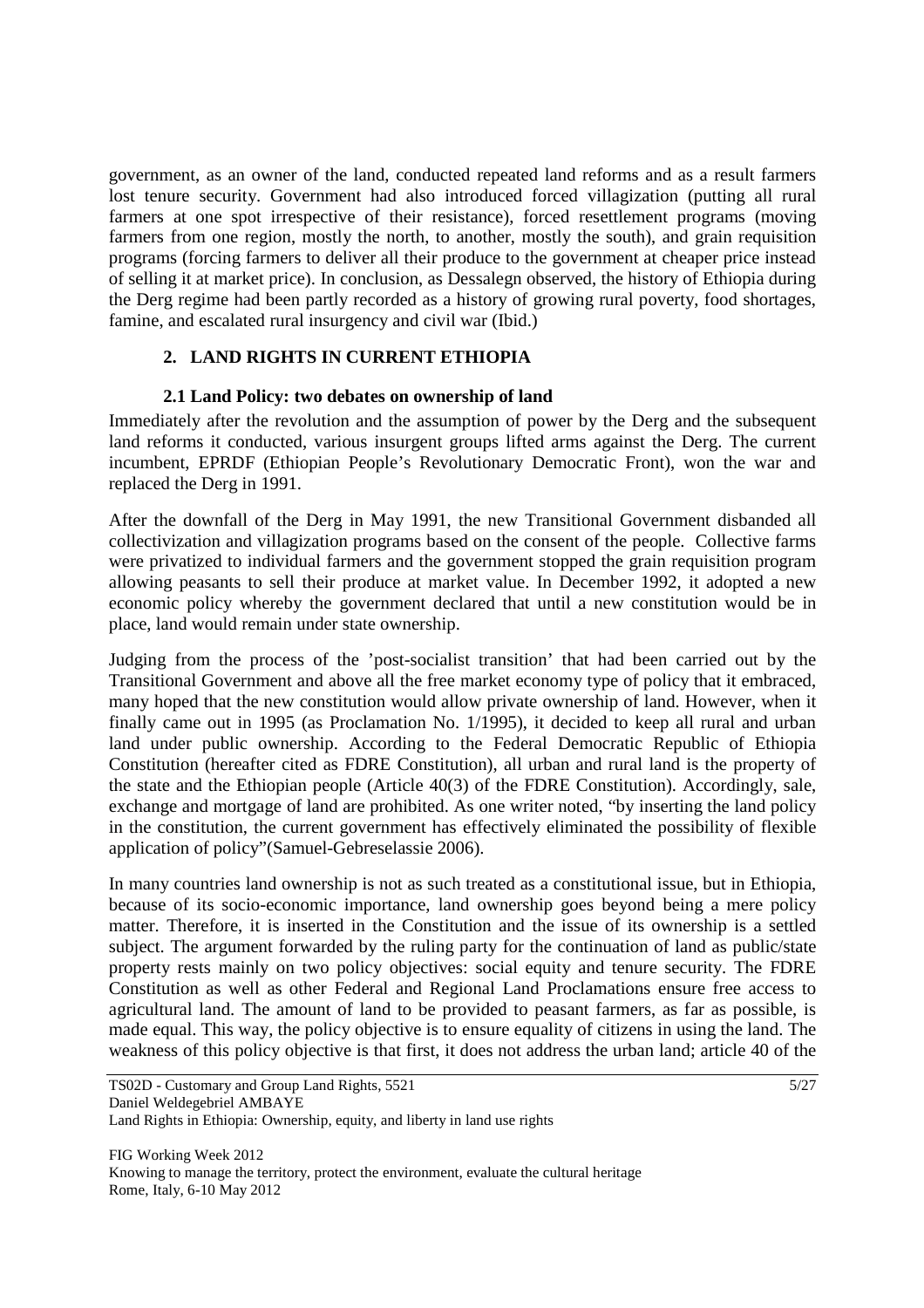FDRE Constitution that deals with property talks only about rural land. Second, it is argued that since there is lack of arable land in the highlands of the country, equality of access to land is ensured through transfer of land from large holders to small holders and/or to new comers; the result being diminution of holding plots (0.5-1 ha) as compared to other African countries. Social equality in Ethiopia is thus a costly one in that equality in privilege tantamount to equality in poverty(Dessalegn-Rahmato 2009b).

Tenure security is another policy objective and concern of the government. As mentioned above, the FRDE Constitution prohibits any sale and exchange of land. State ownership of land is considered as the best mechanism to protect the peasants against market forces. In particular, it has been argued that private ownership of rural land would lead to massive eviction or migration of the farming population, as poor farmers are forced to sell their plots to unscrupulous urban speculators, particularly during periods of hardship (MOIPAD 2001). The justification is that for large-scale modern farms, there is an abundant idle arable land in the low lands; both for rain fed and irrigation farming. Most of the farmers, on the other hand, live in the highlands where there is scarcity of land but large amount of accumulated human power due to high population density. Allowing the farmer to sell land here, would lead either to displacing the farmers or converting them to tenants. In both ways, large amount of capital and labor will be wasted (Ibid). This argument of the government is just a hypothesis, not corroborated with evidence. Despite the government's concern, some researchers conclude that farmers would not sell their land wholly or partially if given the right to own their plots(EEA/EEPRI 2002). Another study, conducted by the World Bank, reveals that most farmers would rather rent their land during stressful periods compared to any other alternative, such as selling it (Ibid). In other words, in addition to all the other benefits of rental markets suggested in the literature, the availability of formal land rental markets will serve as a caution to enable farmers to withstand unfavorable circumstances by temporarily renting their land rather than selling it.

This land policy of the government has been attacked by researchers and international donors who favor neo liberal economic thinking. The usual argument forwarded by this people against the state/public ownership of land is one that focuses on lack of tenure security. They argue that absence of tenure security for land users provides little or no incentive to improve land productivity through long term investment; increase transaction cost because of land dispute; and it hinders the emergence of property market such as, credit availability/land mortgage. The fear of the critics and supporters of private ownership of land is, further, that government may use land as political weapon by giving and taking it away from holders. However, the government rejects such fears as groundless and claims that government provides better security as it is managed by regional governments. A good example is the land registration and certification processes which are being conducted in Tigray, Amhara, Oromiya, and the Southern regions which enable farmers to have a land certificate for their holdings. This gives protection and security to the holder.

The current practice of land registration and certification provides tenure security, according to a recent study made by the World Bank (Deininger et al. 2007). Others, though, still do not have confidence on the land registration and certification process by concluding that the process had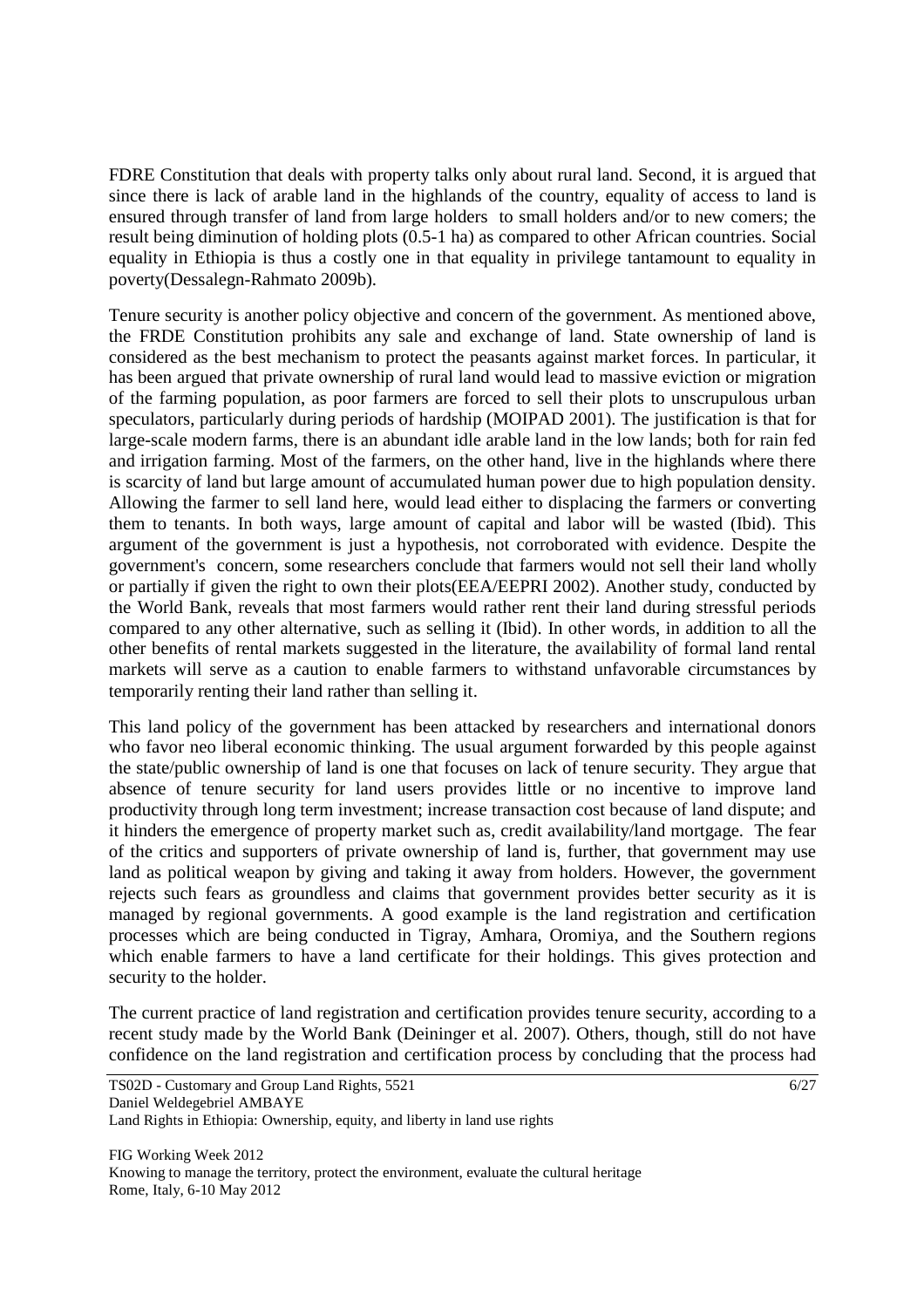not brought about the feeling of tenure security. For example, Dessalegn argued that since the land laws do not avoid completely the possibilities of future land distribution and since government still possesses the power of taking land by way of expropriation, farmers could not feel secure on their holdings (Dessalegn-Rahmato 2009a). In general, the debates seem to be based on ideological differences rather than empirical studies. The private vs. state ownership of land by itself is not as such a decisive factor. What is important is whether or not there are adequate measures and regulations in place to guarantee tenure security, such as land certification, just compensation in the event of expropriation, long duration of rights, good governance, absence of corruption, availability of courts and so on. The following pages will highlight and discuss the rights provided to land holders and the protections accorded to the individual land holders.

### **2.2 Land Related Legislations**

## 2.2.1 Proclamations

Ethiopia is a Federal State which is constituted of two special administrative cities (Addis Ababa and Dire Dawa) that are accountable to the Federal Government and nine other administrative national regional states which are autonomous in the administrative affairs of their people. The powers and functions of the Federal and Regional Governments are provided in the FDRE Constitution. The power to "enact laws for the utilization and conservation of land and other natural resources, historical sites and objects" is provided under the constitution to the Federal government (FDRE Constitution art. 51(5)). To this effect, the Federal government enacted a "Land administration and Use Proclamation" in 1997 (Proc. 87/1997) and then replaced it with the current legislation, proclamation No. 456/2005. Proclamation 456/2005 delegates regional states with the power to "enact rural land administration and land use law" which is consistent with it (Proc. 456/2005) in order to implement the land administration law on regional level (Art.17). Besides, there are other legislations in Ethiopia related to land matters among which the Urban Land Lease proclamation (Proc. 721/2011) and the Expropriation Proclamation (Proc. 455/2005) are the main ones. Further, most of the regional states (Tigray, Amhara, Afar, Oromia, Benishangul Gumz and SNNPRS) have adopted their own Rural Land Administration and Use proclamations and urban lands holding lease regulations in order to implement the federal rural and urban land related proclamations.

### 2.2.2 The Constitution

The FDRE Constitution under article 40, that deals with "Right to property", provides details about land rights in Ethiopia. Article 40 (3) of the constitution answers the core question of land ownership issue in Ethiopia:

*The right to ownership of rural and urban land, as well as of all natural resources, is exclusively vested in the State and in the peoples of Ethiopia. Land is a common property of the Nations, Nationalities and Peoples of Ethiopia and shall not be subject to sale or to other means of exchange.*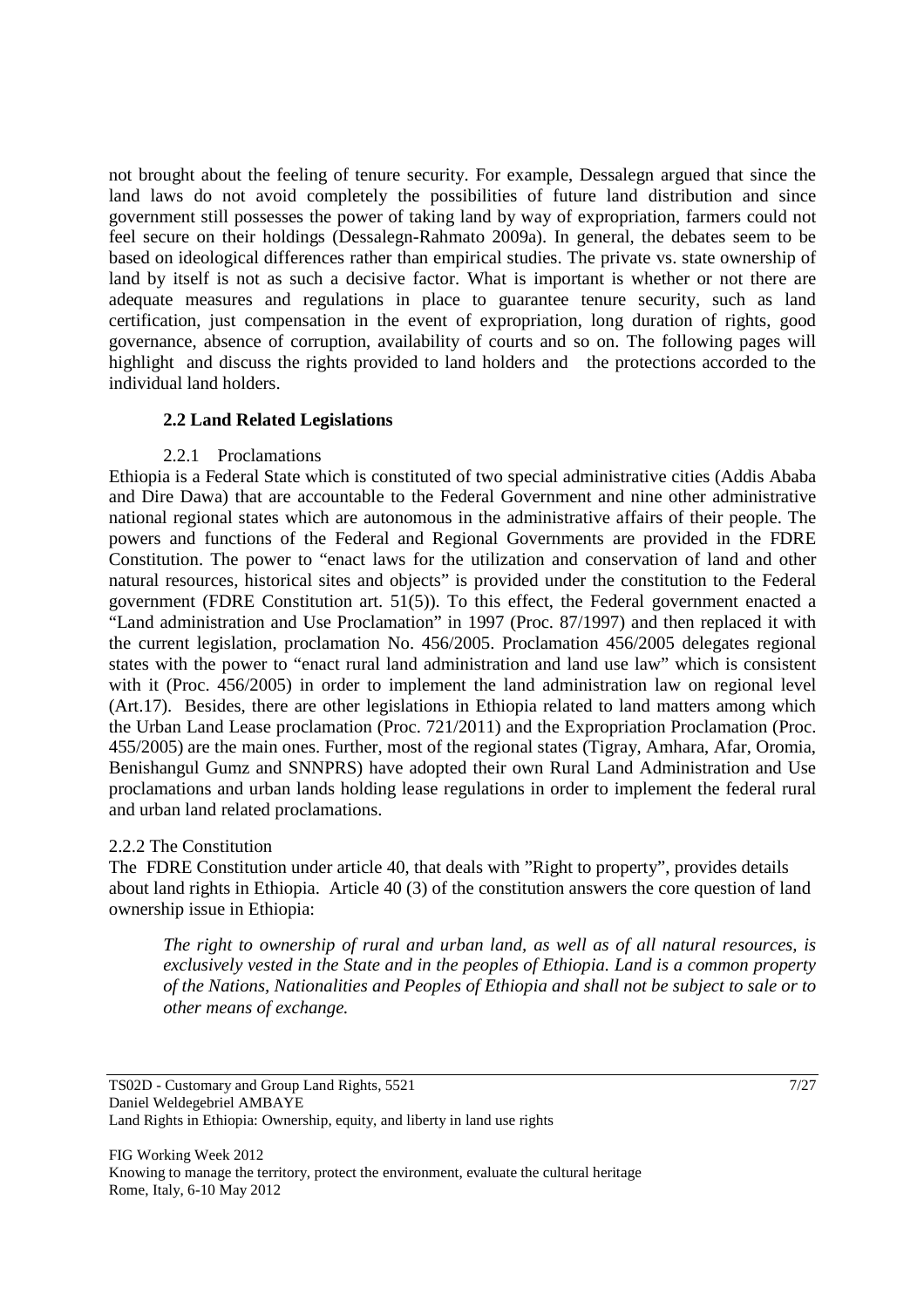Regarding its means of acquisition, sub-article 4 states that Ethiopian peasants have right to obtain land without payment and the protection against eviction from their possession. Likewise, concerning the pastoralists of the lowland areas, sub-article 5 declares that Ethiopian pastoralists have the right to free land for grazing and cultivation as well as the right not to be displaced from their possession. Although the peasant is denied private ownership rights to the land itself, he is guaranteed a "full right to the immovable property he builds and to the permanent improvements he brings about on the land by his labor or capital. This right includes the right to alienate, to bequeath, and, where the right of use expires, to remove his property, transfer his title, or claim compensation for it" (Art.40(7)). Thus, unlike the Derg era, peasants will have full right to their produce and can sell it at market value. Moreover, the constitution guarantees peasants against arbitrary eviction from their land by the state. The Constitution clearly says: "… the government may expropriate private property for public purposes subject to payment in advance of compensation commensurate to the value of the property" (Art. 40(8)).

Concerning urban land, the Constitution said nothing about the acquisition and transfer of land by urban dwellers. Nevertheless, some interpret the next sub article, 40(6), that deals with right of investors to get land, as one that includes urban dwellers as well. Article 40(6) of the constitution envisages that private investors may get land on the basis of payment arrangement. In other words, unlike peasant farmers and pastoralists, investors must pay a reasonable fee for the land they get from the state. Literally, an investor is a person who uses the land for business activities and his main objective is to reap profit. So, it is obvious that urban dwellers cannot be categorized as investors. Noticing this problem, it seems, some regional constitutions replaced the word "investor" by another word "proprietor" (see for example Amhara National Regional State's Constitution Art. 40.6)). The effect of such change is that urban dwellers may be included in this definition, since the word proprietor may also include any person who owns a property.

Fig 1: Map of Federal Democratic Republic of Ethiopia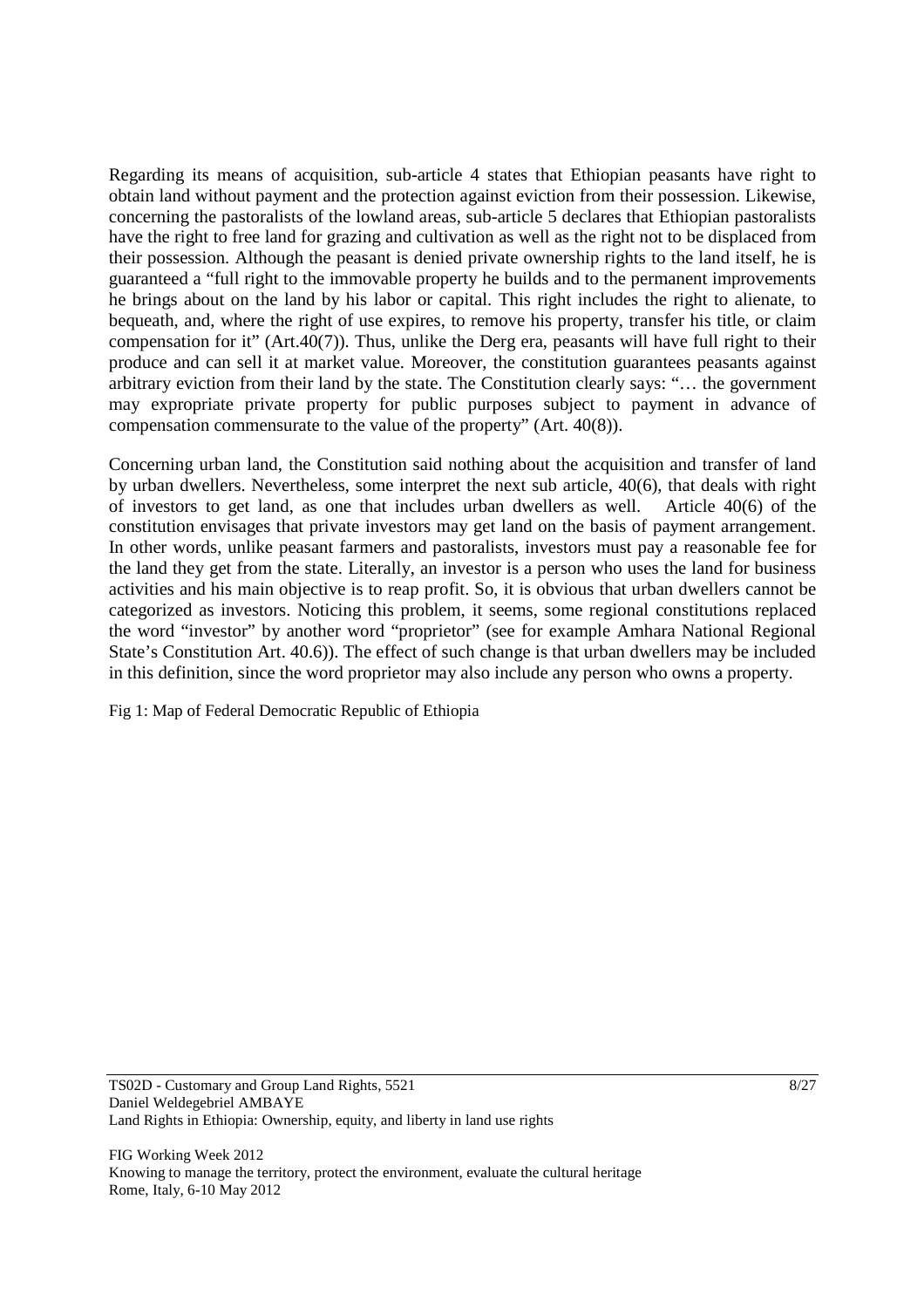

## **3. RURAL LAND LAWS**

### **3.1 Access to Rural Land**

Two years after the adoption of the FDRE Constitution, the Federal Government enacted a Rural Land Administration and Use proclamation (Proc. 87/1997) that replaces the 1975 (Proc. 31/1975) rural land law. Proclamation 87/1997 was again repealed and replaced by a new Rural Land Administration and Use Proclamation (proc. 456/2005) in 2005. This proclamation (herein after called Federal Rural Land Law) follows the constitutional principle that creates free access to rural land. It declares that "peasant farmers and pastoralists engaged in agriculture for a living shall be given rural land free of charge."(Art. 5.1) A person, above the age of 18 years may claim a land for agricultural activities. Women who want to engage in agriculture shall also have the right to get and use land (Art. 5.2).

This principle of free access to rural land has also been reproduced in the regional land laws.<sup>5</sup> The conditions attached to this right are first, the person must want to engage in agricultural activities. In other words, agriculture must be his/her main means of livelihood or profession.

TS02D - Customary and Group Land Rights, 5521 9/27

l

Land Rights in Ethiopia: Ownership, equity, and liberty in land use rights

<sup>&</sup>lt;sup>5</sup> See for example (The Revised Tigray National Regional State Rural Land Administration and Use Proclamation, Proclamation No. 136/2007) Art. 5(1); (The Revised Amhara National Regional State Rural Land Administration and Use Proclamation, Proclamation No. 133/2006) Art. 5(2); (Oromia Rural Land Use and Administration, Proclamation 130/2007) Art. 5(1); (The Southern Nations, Nationalities and Peoples Regional State Rural Land Administration and Utilization Proclamation, Proclamation 110/2007) Art. 5(1). (also called as SNNRS) and (The Benishangul Gumz National regional State Rural Land Administration and Use Proclamation, )

Daniel Weldegebriel AMBAYE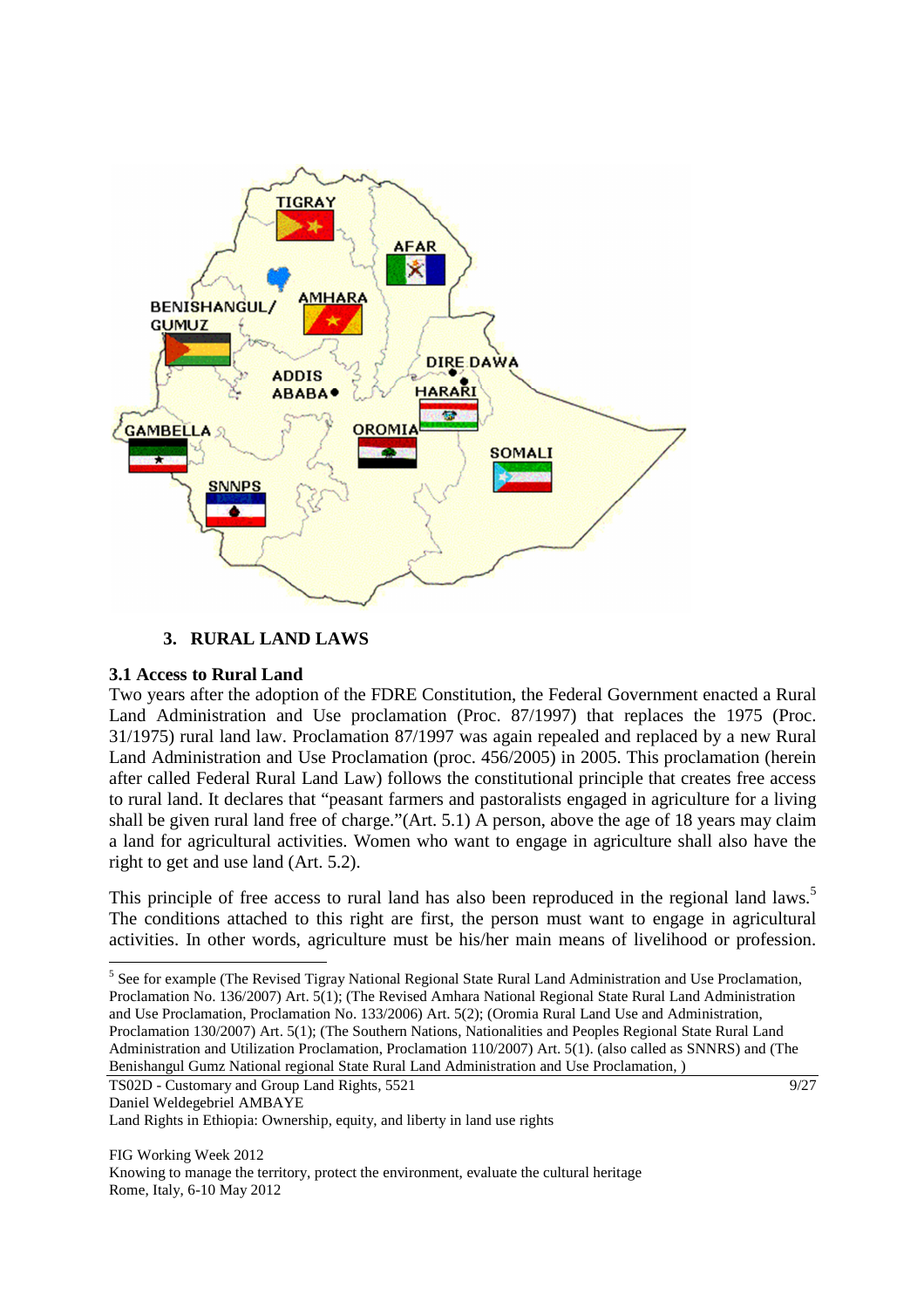Secondly, s/he must reside in the area where the agricultural land is located. Although this principle is not clearly seen in the Federal Rural Land Law, regional rural land laws have clearly envisaged it.<sup>6</sup> Thus, residency and profession are the two important conditions to get rural land in Ethiopia. The reason seems that since there is shortage of agricultural land in rural areas, because of population pressure, it is not advisable to give land to those who live elsewhere (absentee owners) and those who earn income from other professions.

The criticisms raised against this rule are first, the principle of free access to rural land has, in practice, not been working for shortage of land in rural areas and because the laws prohibit redistribution of land.<sup>7</sup> Second, because of the residency requirement in the law, peasant farmers are locked in on their land instead of searching for additional income by staying in urban areas for longer periods.

### **3.2 Nature and Duration of Land Rights**

Concerning the nature of the right provided to the farmers, the Federal and Regional Land Proclamations uphold the constitutional principle that denies private ownership of land. Rather, these proclamations provide farmers with a right termed as "holding right." The Federal Rural Land Law defines the term "holding right" as right of peasants and pastoralists "to use rural land for purposes of agriculture and natural resource development, lease and bequeath to members of his family or other lawful heirs, and includes the right to acquire property produced on his land thereon by his labour or capital and to sale, exchange and bequeath same." (Art.2.4 of Proc. 456/2005) Similar definitions have also been included in the other regional rural land laws. The general understanding today is that peasant farmers will have all the rights of an owner except sale and mortgage. They can use the land for agriculture production, have full ownership to the produce collected there from, have right to rent to fellow farmers (sharecropping), lease to investors, and inherit and donate (as a gift) to family members. Peasants shall have such right for life time and beyond, since they can donate and inherit it to others. It has been declared that "…rural land use right of peasant farmers, semi-pastoralists and pastoralists shall have no time limit" (see Id. Art. 7(1); Art. 5(3) of Amhara; Art. 5(1)(b) of Tigray). In a way, this gives tenure security to the holder of the land as the right of using the land and the investments made thereon will not be threatened by time limitation. It must be noted that the longer the duration of rights of using land are the better in terms of ensuring tenure security.

The missing element in the Federal Rural land Law is, though, the issue of pastoralist lands. The pastoralists are people who live in the lowlands of the country depending on animal husbandry. They do not have a plot of land like the highland farmers to settle on; they are always on the move in search of food and water for their animals. Now the point is that how could we define

<u>.</u>

<sup>&</sup>lt;sup>6</sup> See for example the Amhara National Regional State Rural Land Administration and Use Proclamation (hereinafter called ANRS Rural Land Law) that uses the phrase "any person residing in the region…" as a condition to get agricultural land (Art.5(2), 6(1), 7(1); The Tigray National Regional State (hereinafter called Tigray Rural Land Law) uses similarly words like "any resident of the region" (Art.  $5(1)$ )

<sup>&</sup>lt;sup>7</sup> The Federal Rural Land law simply says that upon the wish of the people land may be redistributed (art. 9); the ANRS puts if 80% of the people agree (art. 8); the Oromia Rural land law completely prohibits redistribution (art. 14).

TS02D - Customary and Group Land Rights, 5521 10/27

Daniel Weldegebriel AMBAYE

Land Rights in Ethiopia: Ownership, equity, and liberty in land use rights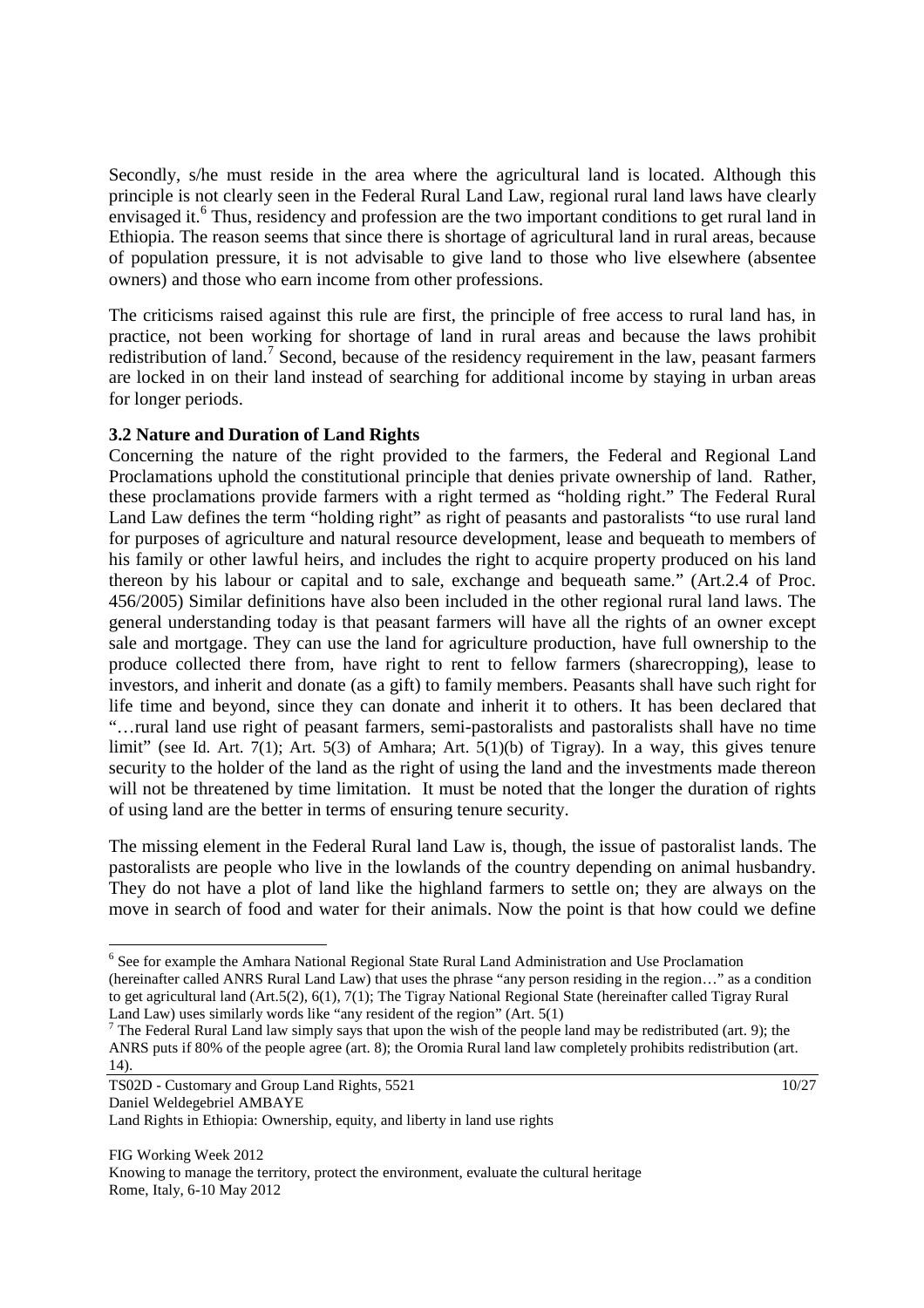their right of grazing over vast territories of the lowland as holding right, a right that includes lease, rent and donation? The type of property regime dominating the areas is more of communal rather than private holding. The remedy would be for the lowland regions to come up with their own rural land laws that take in to consideration the regional reality.

### **3.3 Modalities of Land Acquisition**

There are different ways through which a person may acquire land in Ethiopia. The law recognizes the following ways for a person to get rural land:

### 3.3.1 Land grant

As mentioned above the Federal Constitution and the subsequent land laws have created a free access to rural land for those who wish to engage in agricultural activities. Any person, who is 18 years and above has the right to get rural land by grant. The government, through its different land administration apparatuses, is empowered to give land to those who are in need of it. Land grant may be made from unoccupied government lands, communal lands, land reserve (land left without heirs and claimed back by government, land claimed back by the state because the holder leaves the area permanently or neglect the land), and finally by conducting land distribution. Land redistribution, as discussed above, has less appeal to land holders who are supposed to give consent for its distribution.

### 3.3.2 Inheritance and donation

The second means of acquiring land is inheritance or donation. Any person who is a member of peasant family may have the right to get rural land from his/her family through inheritance or donation/gift (Art. 5.2 of Proc. 456/2005, art.7 of Amhara.) A family member is defined as "any person who permanently lives with holder of holding right sharing the livelihood of the latter" (Art. 2.5 of Proc 456/2005). Unlike the family members recognized by the Federal Revised Family Code (RFC) as those who are related by marriage, blood and adoption, the Federal Rural Land Law follows a slightly different path. As can be inferred from the above cited provision, a family member is one who "lives" with the peasant who holds the land and "shares" his "livelihood." The requirements are basically two: residency and management. It means, first, s/he must permanently live with the farmer under the same roof (residency element); and second, he must totally rely on the peasant farmer for his life and has no other income of his own. He is under the control and administration of the farmer (management element). This means, the law does not specifically require marital or blood relations for a person to be considered as a family. Hence, a laborer who has no alternative income of his own and lives with the farmer without salary under the same roof may be considered as family member and eligible for inheritance. Even the Amhara Rural Land Proclamation goes one more step by allowing inheritance of land by will to any farmer engaged in agriculture (Art.16.1). By contrast, it is not possible to inherit or donate rural land to one's children who live elsewhere or are engaged in other professions. The rationale behind such rule seems that since land belongs to the state and the people and not a private one, it has to be transferred to those who are in need of it, irrespective of their blood relations.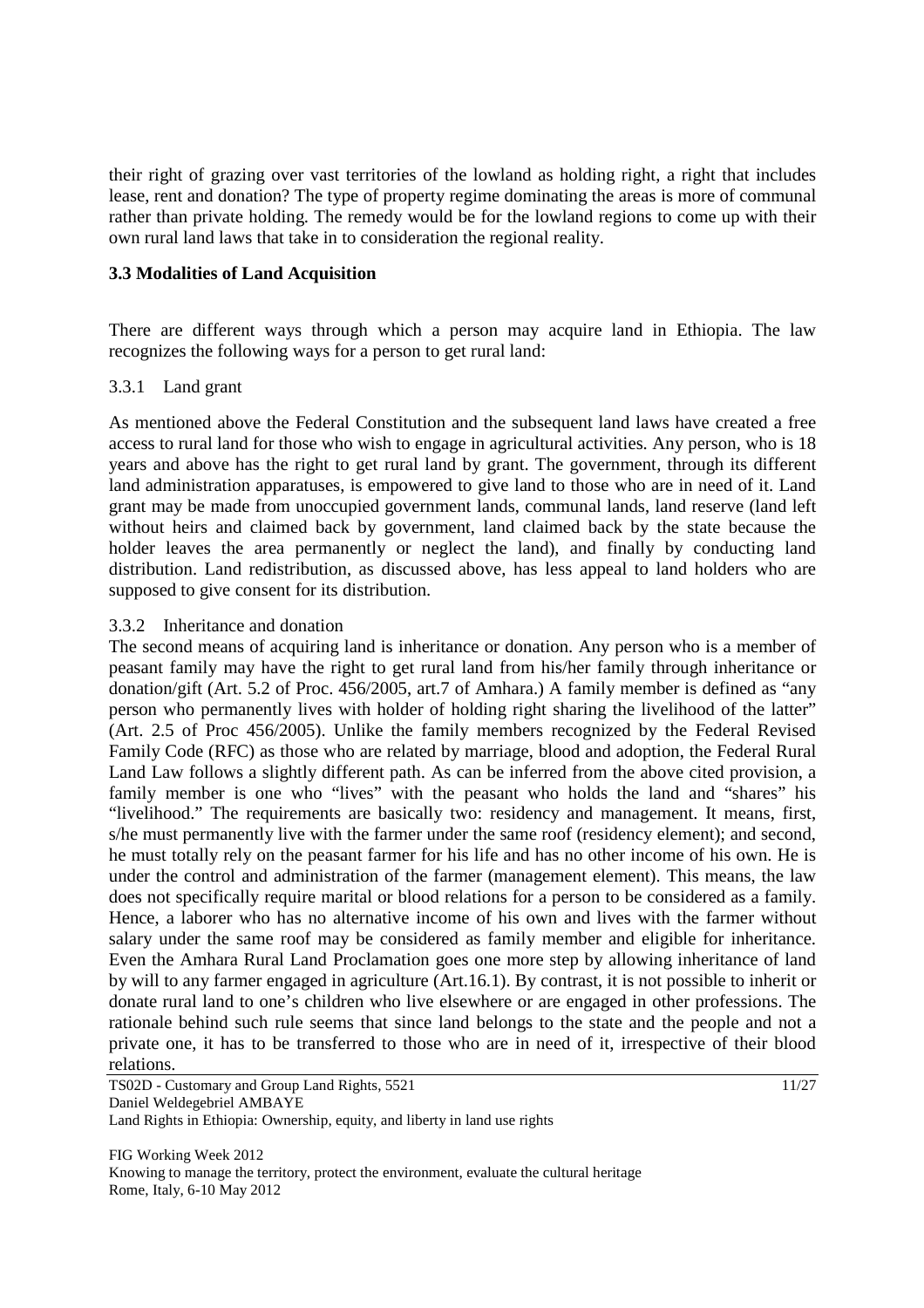#### 3.3.3 Small Scale Land Rental and Lease

As already mentioned above, land rights could be transferred permanently through inheritance and donation. Besides, there are other modalities through which land use rights may be transferred temporarily to others. We can call them commercial land transactions to differentiate them from inheritance and gift. To be specific, the law recognizes rent (from farmer to farmer) and lease (from government to investor) as the two possible ways to transfer land use rights temporarily. Sale and mortgage are not yet allowed. The Federal Rural Land Law provides a general provision that allows rent and lease the details of which shall be decided by regional rural land laws. It generally says that peasants and pastoralists can "lease to other farmers or investors land from their holding of a size sufficient for the intended development *in a manner that shall not displace them*, for a period of time *to be determined by rural land administration laws of regions* based on particular local conditions [emphasis added]" (Art. 8(1) of Proc. 456/2005). It means, the law gives the discretion of deciding about the duration of the lease period and the amount of land to be leased out to regional governments. Another point is that the law uses only the term "lease", and excludes the word "rent" whereas regional land laws give different meanings to the two terms.<sup>8</sup>

Since the FDRE Rural Land Proclamation 456/2005 provides regional stats discretion to do so, Regional Rural Land Laws do not follow similar approach in the size of land to be leased out and the duration of the lease period. For instance, in Tigray, the peasant is allowed to rent out up to 50 percent of the size of his land for 20 years if the lessee uses modern technology, and 3 years if he/she uses traditional means of production (Art. 6 (1), (3) of Tigray Rural Land Proclamation). In Amhara Region, renting land is allowed for a maximum of 25 years, although the size is not mentioned. There are practices in the region where farmers rented out the whole of their holdings to small scale investors. The argument for deviating from the Federal one (which says *in a manner that shall not displace them*) is one that depends on recognizing the rationality of the farmers; that farmers know better for themselves. The Oromia Land law follows the Tigray approach in terms of size and duration. The SNNPRS Rural Land Law follows somehow different approach. According to article 8(1) of Proclamation No. 110/2007, the duration of land rent from peasant to peasant is 5 years, from peasant to investor is 10 years, and from peasant to those who cultivate perennial crops is up to 25 years.

Investors who rent land either from the government or peasant farmers have the right to mortgage their lease right as security to banks (Art. 8(4) of Proc. 456/2005). What is being mortgaged here is not the land itself but the lease right, the right to use the land for a given period of time. This implies that an investor may lease land from two sources: first, from individual farmers, and second, from the government. When we look at the practices, it is the land which is rented from the government that is given as collateral to banks and not the one rented from peasant farmers. The reasons are firstly, the land rented from peasants is too small to

TS02D - Customary and Group Land Rights, 5521 12/27

<u>.</u>

<sup>&</sup>lt;sup>8</sup> For example in the Amhara and Oromia Rural Land laws "rent" is understood as "transfer of land to fellow farmers for shorter period of time", while "lease" is "transfer of land from farmers to investors or from government to investors for longer period of time."

Daniel Weldegebriel AMBAYE

Land Rights in Ethiopia: Ownership, equity, and liberty in land use rights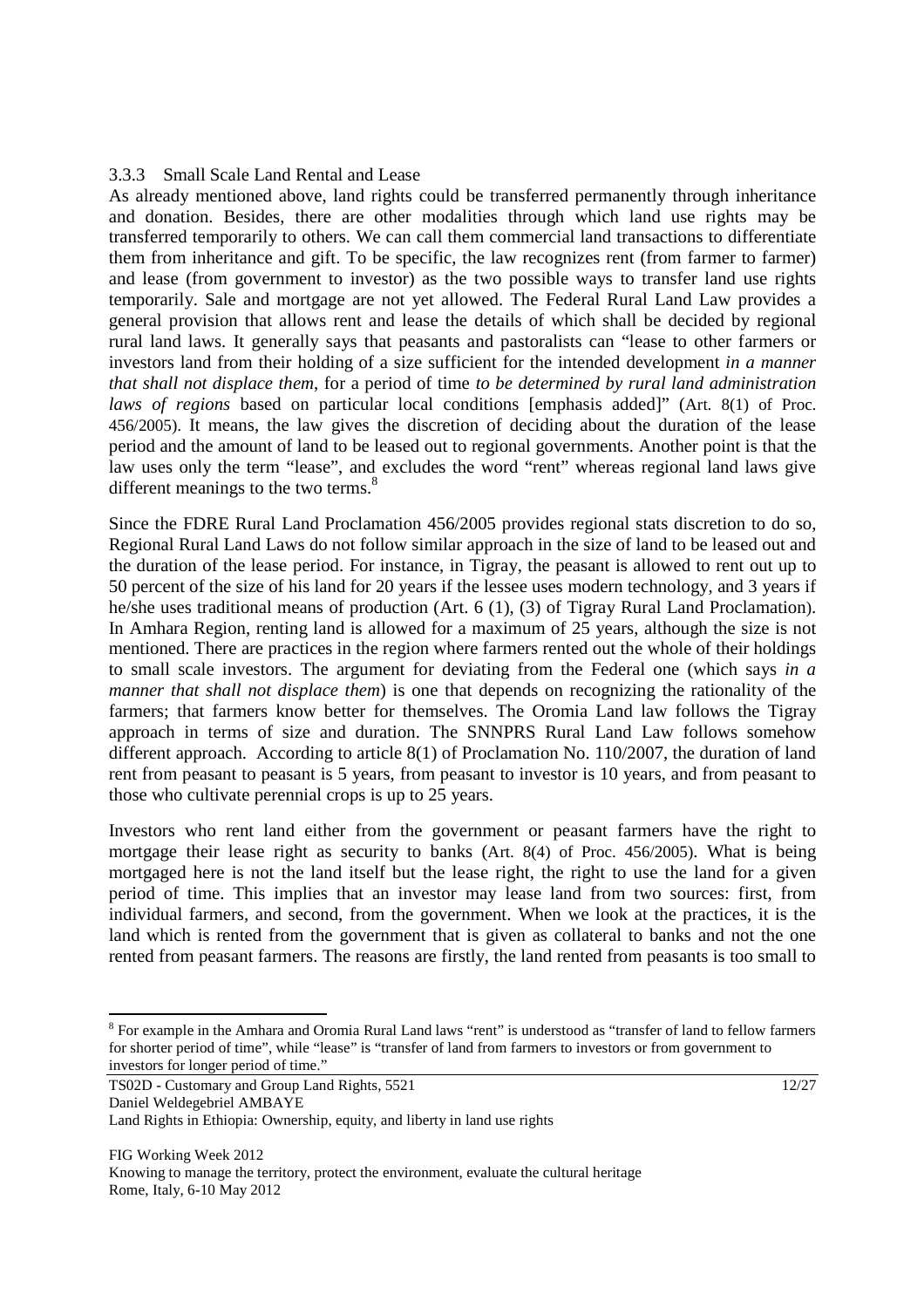pass it as mortgage, and secondly, the peasant may not agree that his land may be given as collateral to banks.

#### 3.3.4 Large-Scale Agricultural Land Lease

The Federal Rural Land proclamation (456/2005) under article 5(4)(a) allows investors to get rural land for agricultural investment:

*Private investors that engage in agricultural development activities shall have the right to use rural land in accordance with the investment policies and laws at federal and regional levels.* 

This same principle has been reproduced in all the regional rural land laws promulgated so far. The purpose behind this provision is to attract investors who have the capital and technology to participate in agricultural production of land found in the low land areas of the country. Millions of hectares of arable land is found idle in the low lands of the country, on the border to the Sudan. Because of its hostile environment, however, peasants from the highland areas have not been interested in cultivating the low land areas. Taking this fact in to consideration, the Federal Government has offered tax holidays and other incentives to attract domestic and foreign investors. An incredible amount of domestic and foreign investors have shown interest and got land accordingly. It has been claimed that so far about 3.5 million hectare of land has been transferred to both type of investors, and the government has yet a plan to transfer the same amount of land in the coming five years(Dessalegn-Rahmato 2011). The Government on the other hand has put the figure at about 2.6 million (2.2 million given by regional states and 380,000 given by the Federal Government). Because of the large-scale land acquisitions secured by international and domestic investors taking place in Ethiopia and other developing countries, critics and foreign medias call it "land grab."

In the beginning the procedure of land transfer was left to the concerned regional states. But later on it was changed for two reasons: first, regional states were inefficient in providing land; and second, they lacked the necessary technical capacity in designating and transferring the necessary land. It is said, for example, the western region of Gambella had transferred 100,000 ha of land to the Indian company of Karuturi for less than two dollars a hectare and for exaggerated period of 70 years. To alleviate such problems the Federal Government has enacted a directive which enables it to take control of all uncultivated land in all regional states above 5000 hectares. This directive adopted by the Council of Ministers in February 2010 empowers the Federal Ministry of Agriculture (MoA) to identify and transfer agricultural lands, which are above 5000 hectares upon the consent of the regions. In other words, regional states would still keep the right to give land for agricultural lease below this amount. Accordingly, the MoA identified and transferred to its land bank about 3.6 million hectares from four regions(Dessalegn-Rahmato 2011; Agricultural-Investment-Support-Dirctorate 2011) see also a news on http://www.addisfortune.com/Published%20On.htm)

TS02D - Customary and Group Land Rights, 5521 13/27 Daniel Weldegebriel AMBAYE Land Rights in Ethiopia: Ownership, equity, and liberty in land use rights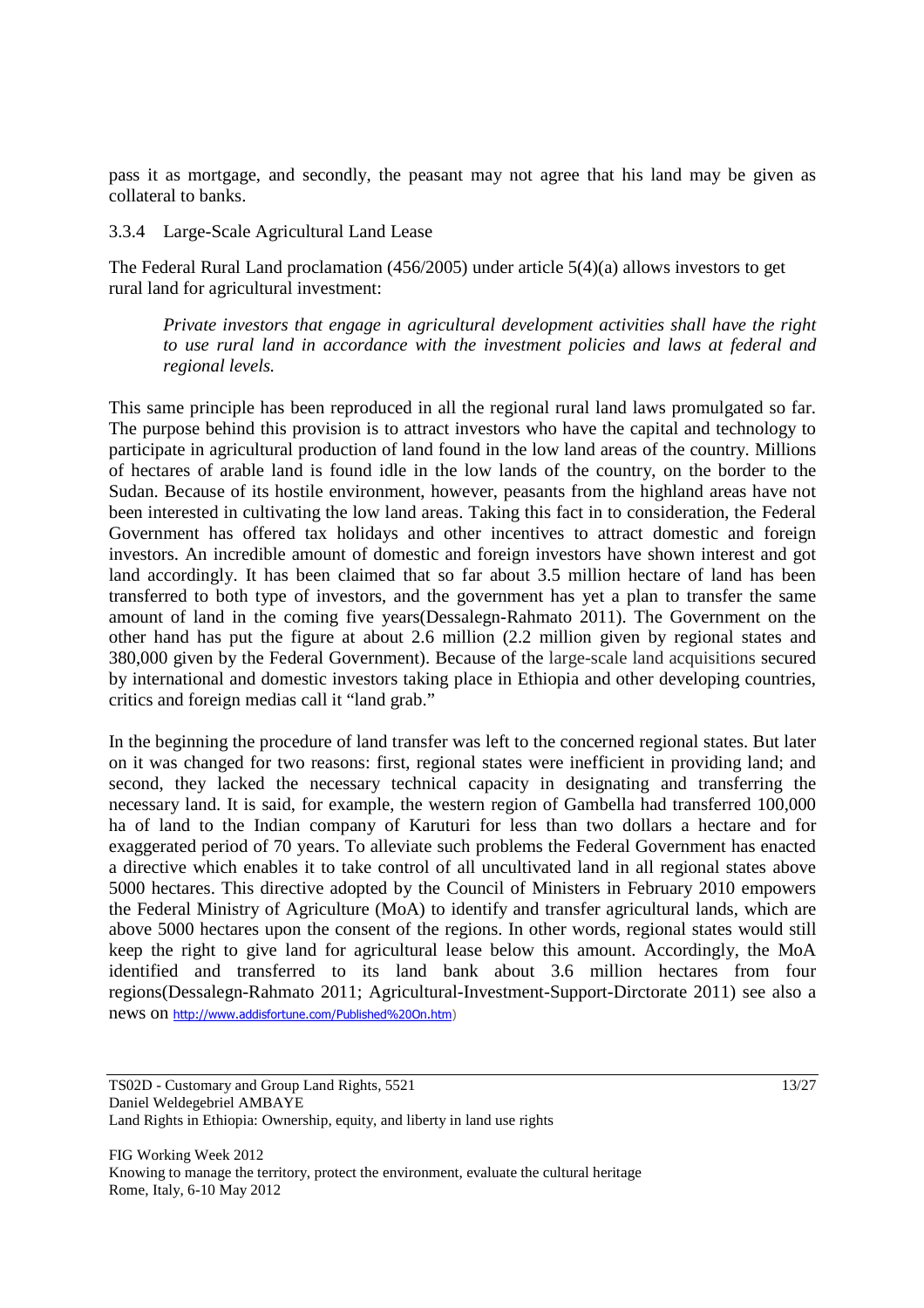The Federal Government MoA has come up with central figures that deal with the amount of rent, lease period and amount of land to be transferred. For instance, amount of land to be transferred is curbed to 50,000, 20,000, and 5,000 hectares for bio-fuel, cereals, and tea/coffee production respectively. Some critics, however, claim that the government does not strictly enforce its own rules. In reality, regional states do not still follow the amount of rent adopted by the Federal Government

|                               | <b>Federal</b>                                                 | <b>Tigray</b>                                             | <b>Amhara</b>                                                                                   | <b>Oromia</b>                                            | <b>SNNPRS</b>                                                                      | <b>Benishangul</b><br>Gumz                                                                         |
|-------------------------------|----------------------------------------------------------------|-----------------------------------------------------------|-------------------------------------------------------------------------------------------------|----------------------------------------------------------|------------------------------------------------------------------------------------|----------------------------------------------------------------------------------------------------|
| Rent<br>Farmer-<br>farmer     | -Amount<br>should not<br>be all<br>-Period<br>not<br>mentioned | -50% of land<br>$-3$ yrs<br>traditional<br>-20 yrs modern | -No specific amount<br>-25 years                                                                | 50%<br>3 years<br>tradi<br>15 modern                     | -No specific<br>amount<br>-5 yrs fmr-<br>fmr<br>$-10, 25$ yrs<br>farm-<br>investor | -50% of holding<br>-2 yrs traditiona<br>-10 yrs modern                                             |
| Lease<br>$Gov.$ -<br>investor | Amount<br>not<br>specified                                     | 50 yrs for Agri<br>investment                             | 25 years                                                                                        | N <sub>o</sub><br>mention                                | No mention                                                                         | 40 years subject<br>to renewal every<br>5yr                                                        |
| Mortgage of<br>lease right    | Allowed                                                        | Allowed                                                   | Allowed                                                                                         | Allowed                                                  | Allowed                                                                            | Allowed                                                                                            |
| Donation                      | Allowed                                                        | $\overline{a}$                                            | To any farmer                                                                                   | To family<br>member                                      | To family<br>members                                                               | To any person                                                                                      |
| Inheritance                   | Family<br>members                                              | -Children<br>-Parents<br>-Dependants<br>(With no land)    | -To any farmer by<br>will<br>-Minor children<br>-Children no land<br>-Children land<br>-Parents | To family<br>members<br><i>(includes)</i><br>dependants) | To family<br>members                                                               | -To any farmer<br>by will<br>-Minor children<br>-Children no<br>land<br>-Children land<br>-Parents |

|  |  |  | Table 1: Rural Land Rights in the Federal and different National Regional States |
|--|--|--|----------------------------------------------------------------------------------|
|  |  |  |                                                                                  |

**Source: Federal and State Rural land use and administration proclamations**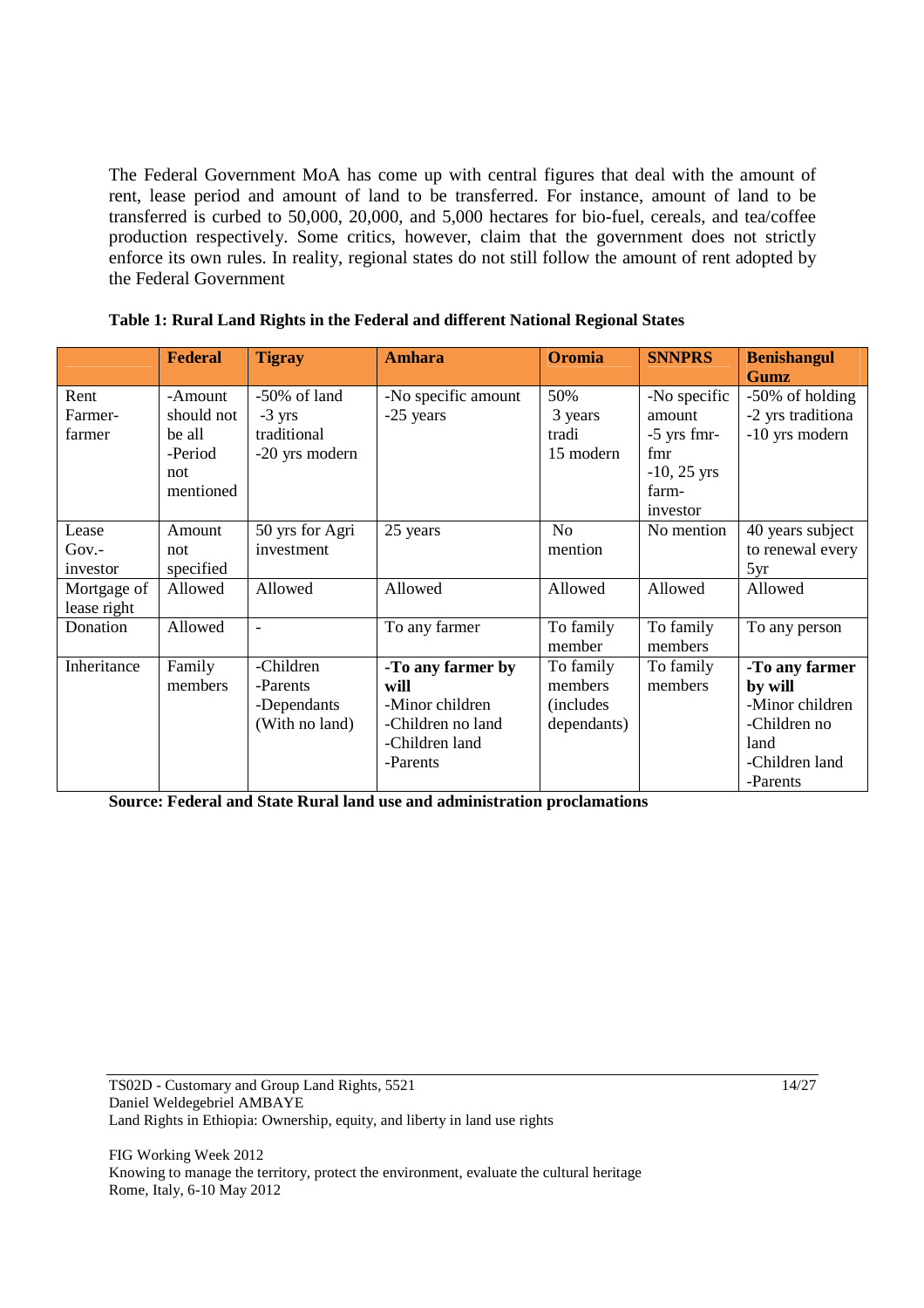## **4. URBAN LAND LAW 4.1 Background and Objectives of the proclamation**

It has been discussed above that urban land was administered by proclamation 47/1975 which was adopted by the Derg in 1975. After the downfall of the Derg in 1991, the then Transitional Government of Ethiopia (TGE) came up with a new urban land law. Unlike the permit system which was operational before then, the new urban land law follows a lease system. So, for the first time, the lease system was introduced in Ethiopia as a sole means of urban landholding when this new law was adopted in 1993(Urban Lands Lease Holding, Proclamation No. 80/1993). Since the lease system was enacted before the adoption of the constitution, and since the constitution does not say anything about urban land, it can be argued that this proclamation and the subsequent lease proclamations for that matter lack constitutional base. This law was repealed in 2002 (Proc. 272/2002) and it again was replaced by the current proclamation in October 2011(Proc.721/2011).

The first and usual objective of any leasehold system is to collect enough money in the form of ground rent to finance the urban infrastructure systems. This is indeed the sole reason for many western countries and capitals when they lease urban land to developers. The second reason, prevailing in former socialist countries which still do not privatize their urban land, is that lease serves as a means to transfer land use rights from government ownership to individual citizens. It is a temporary means to satisfy the need of land demand through lease agreements.

In Ethiopia, the objective of the previous lease proclamation 272/2002 was twofold, to collect enough money to run urban infrastructure and to transfer all urban land holdings in to lease system. Indeed as was witnessed then after, the government had shown efforts to use urban land lease as a source of revenue to finance the supply of dwelling houses and infrastructure. Moreover, large cities and towns, designated by Federal and states as lease towns, faithfully practiced the second objective. Urban land has been transferred to individuals by lease agreement.

Now, however, the government argued, urban municipalities become corrupt and inefficient in land delivery. Demand of land in urban areas has been greater in huge amount than the supply of land given by the land authorities. Besides corruption, non transparency and injustice were reined in the system which created a safe haven for few urban speculators and brokers. Urban speculators profited by selling bare land without adding value to it. Government has been complaining that it was not the beneficiary of the share of the profit reaped by the above agents. For this reason, the FDRE Government initiated the revision and passage of new urban land lease proclamation. The objectives of this new proclamation, as envisaged in the preamble, are two: to satisfy the growing urban land demand resulted because of the fast economic growth of the country; and to ensure good governance for the development of efficient land market and a transparent and accountable land administration system (Preamble of Proclamation 721/2011).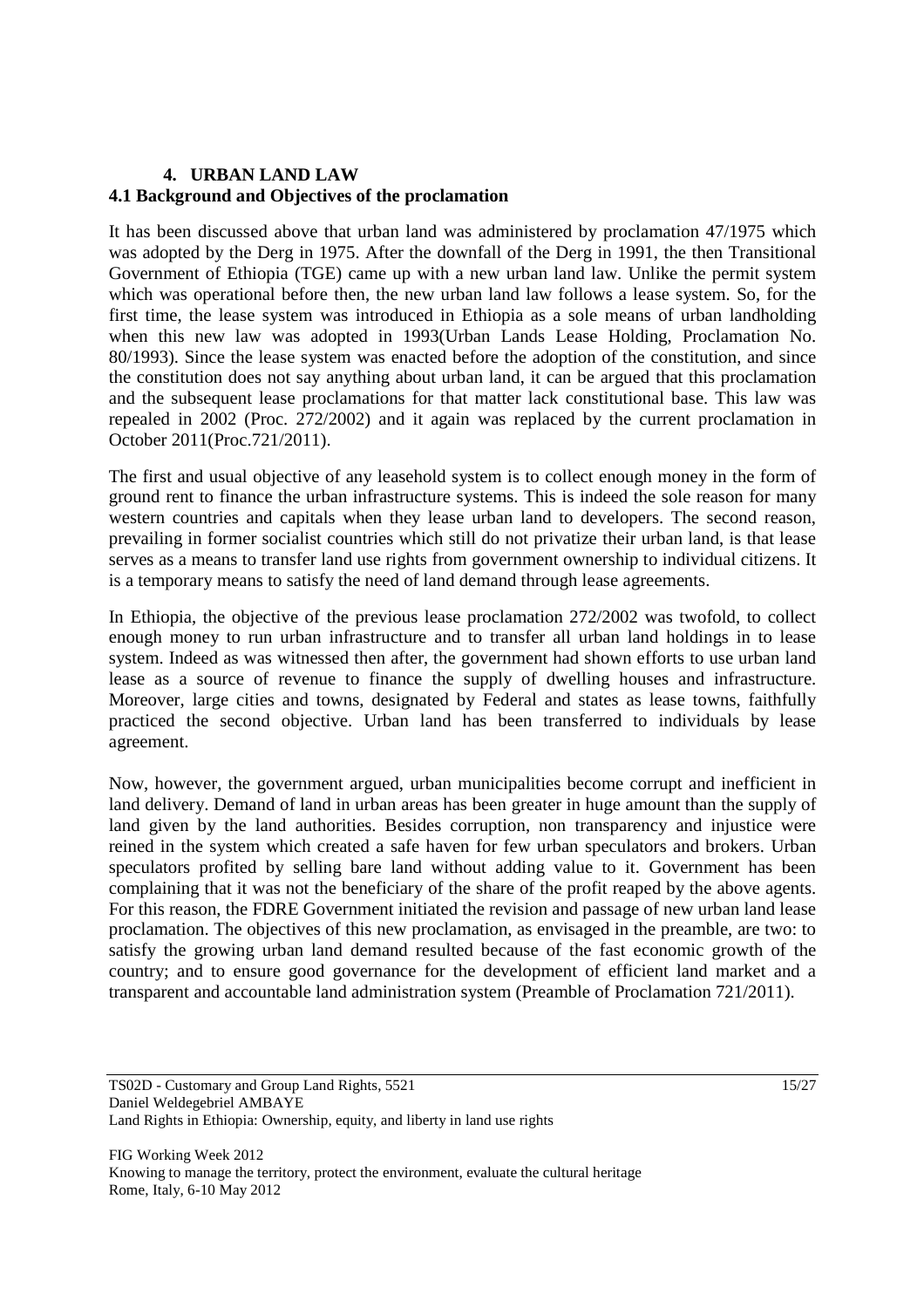## **4.2 Modalities of land Acquisition**

Previously, as mentioned by the federal and state lease laws, there were five modalities of urban land acquisition: auction, negotiation, assignment, award, and lot. Auction and negotiation were the two most important methods for cities to collect income from land lease agreement. In bigger cities auction is still the most utilized method to transfer land from municipalities to investors. Land may be assigned by city authorities to civic associations, charitable organizations, embassies, international organizations and so on as a sign of good will. Award was the least utilized method of land transfer by urban land authorities. It happened usually when a person contributed extraordinary accomplishment to his country. A good example in this case was the Ethiopian long track athletes who won the Olympic medals representing their country. Lot or lottery used to provide land to the majority of urban dwellers to construct single residential houses. The point is that urban dwellers should get land to build their own home, and in all the cities this was done free of charge. In a way, this looked like the free access to land followed in rural areas.

Now, however, since most of them are categorized as bad practices that opened door for corruption, government argued, the law recognizes only tender (auction) and allotment (land lease transfer without auction) as the two basic means of lease transfer from government to citizens (art.6 of Proc 721/2011). As a matter of principle, every land needed for residential, commercial (agriculture, industry, or service), and others will be transferred by tender. Bidders will use the minimum lease price as a base to offer their price. However, as exception, city municipalities may give land by allotment to selected areas of paramount importance to society such as government offices, religious institutions, public residential housing programs, diplomatic mission and so on (art.11). Besides, a person who is displaced from his house as a result of urban renewal (like in case of expropriation) shall get a land by allotment. All of them would pay lease price based on the bench mark set by the city.

### **4.3 Conversion of Old Possessions to Leasehold**

The proclamation clearly declares that all land in urban areas shall henceforth be transferred in to lease system (Art.5.) The idea is that land held during the Derg era and before then as well as land held through informal means and not certified must be registered as leased land. The same idea was, of course, incorporated in the previous proclamation as well. The difference between the previous and the current lease proclamations is that the current lease proclamation attaches mandatory lease payment to the status. Transfer of land holding into lease system means that all land in urban areas, after being identified and registered by the municipality, shall be registered as lease land and the holder shall enter with the government a lease contract that among others includes lease period and lease price to be paid (art. 15). The lessee will then be issued a "lease certificate" that shows name of lessee, land size, location, land use purpose, lease price, lease period and so on.

TS02D - Customary and Group Land Rights, 5521 16/27 Daniel Weldegebriel AMBAYE Land Rights in Ethiopia: Ownership, equity, and liberty in land use rights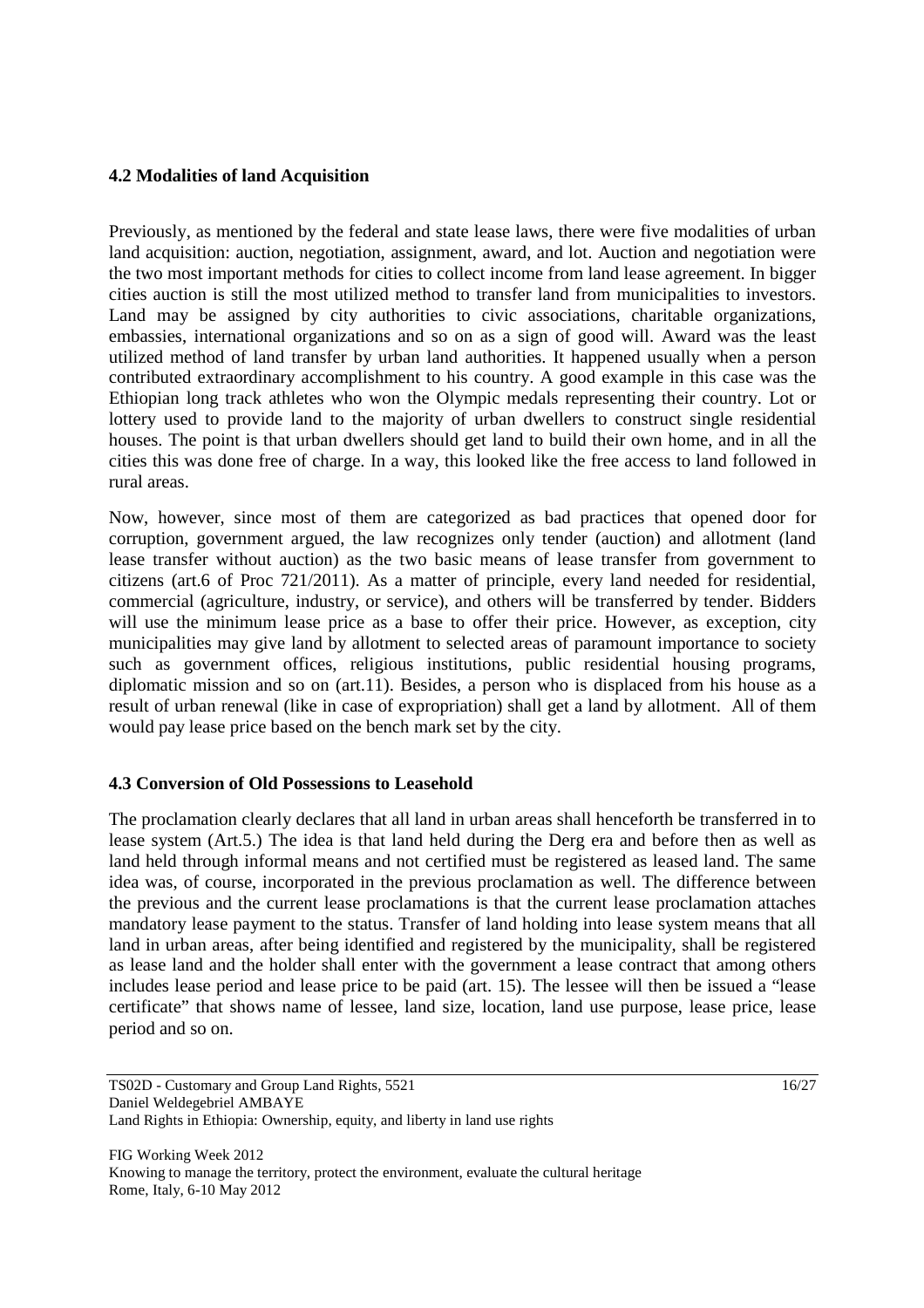Although the timing of transferring all land which are outside transaction is not yet decided, the proclamation declares that the following land related activities shall be subject to payment of lease price: when land is transferred to third person other than inheritance, when old possession and newly leased land are amalgamated/merged, and when informal settlement land is being regularized (art.5).

The effect of transfer of land right in the event of the above three situations is that buyer or holder will pay "lease benchmark price" (minimum lease price), which shall be set by every urban center, multiplied by the area of the land size. The calculation of this price takes into "account the cost of infrastructural development, demolition cost as well as compensation to be paid to displaced persons in case of built up areas, and other relevant factors" (Art.2(11). According to an interview (Ethiopian Reporter) of a Federal government official given recently, for example, the maximum lease price fixed for Addis Ababa is 600 birr per square meter.(1 USD=17.2 Ethiopian birr). It means there are other lesser prices for other lower graded areas in the city. Hence, a person who would like to sell a house built on 200 m2 area will pay (200X600) 120,000 birr lease price. The initial payment will not be less than 10% (art.19) and the remaining will be paid over long period of time which will be decided in the future.

The concern of the general public is whether or not land holders (old or new acquired before this law for free) would pay for their holdings even though there is no transaction. In other words, could they be surprised by a load of debt of lease price without any activity of the above sort? The proclamation says that it should be decided after a thorough research is carried out in the coming four years. So, at least, it will not be a concern for now.

### **4.4 Expiry and Renewal of Lease Contract**

The lease proclamation has set different lease periods for residential and other activities. As in the case of the previous proclamation, 99 years has been set for residential purposes. What will happen after expiry of the lease contract? Nothing has been changed from the previous proclamation concerning the effect of expiry. As a matter of principle, the lease contract will be renewed. This is to be done, however, based on the written desire expressed by the lessee 2 to 10 years before the expiry of contract. However, when the municipality wants the land for other activities or if the master plan chooses the land for other purposes, the contract shall not be renewed. The effect of non- renewal of contract is that the land will be taken after the removal of any property erected on the land by the owner. There shall not be payment of compensation for any property damage caused to the owner. The municipality is empowered to "take over the land together with the property thereon without any payment where the lessee has failed to remove the property within the period" given (art. 24(6)). The possible problem or criticism that may be forwarded against such provision is that it may create tenure insecurity and hysteria when the expiry date approaches. My opinion is that government should pay compensation in the event of non renewal of contract of lease.

TS02D - Customary and Group Land Rights, 5521 17/27 Daniel Weldegebriel AMBAYE Land Rights in Ethiopia: Ownership, equity, and liberty in land use rights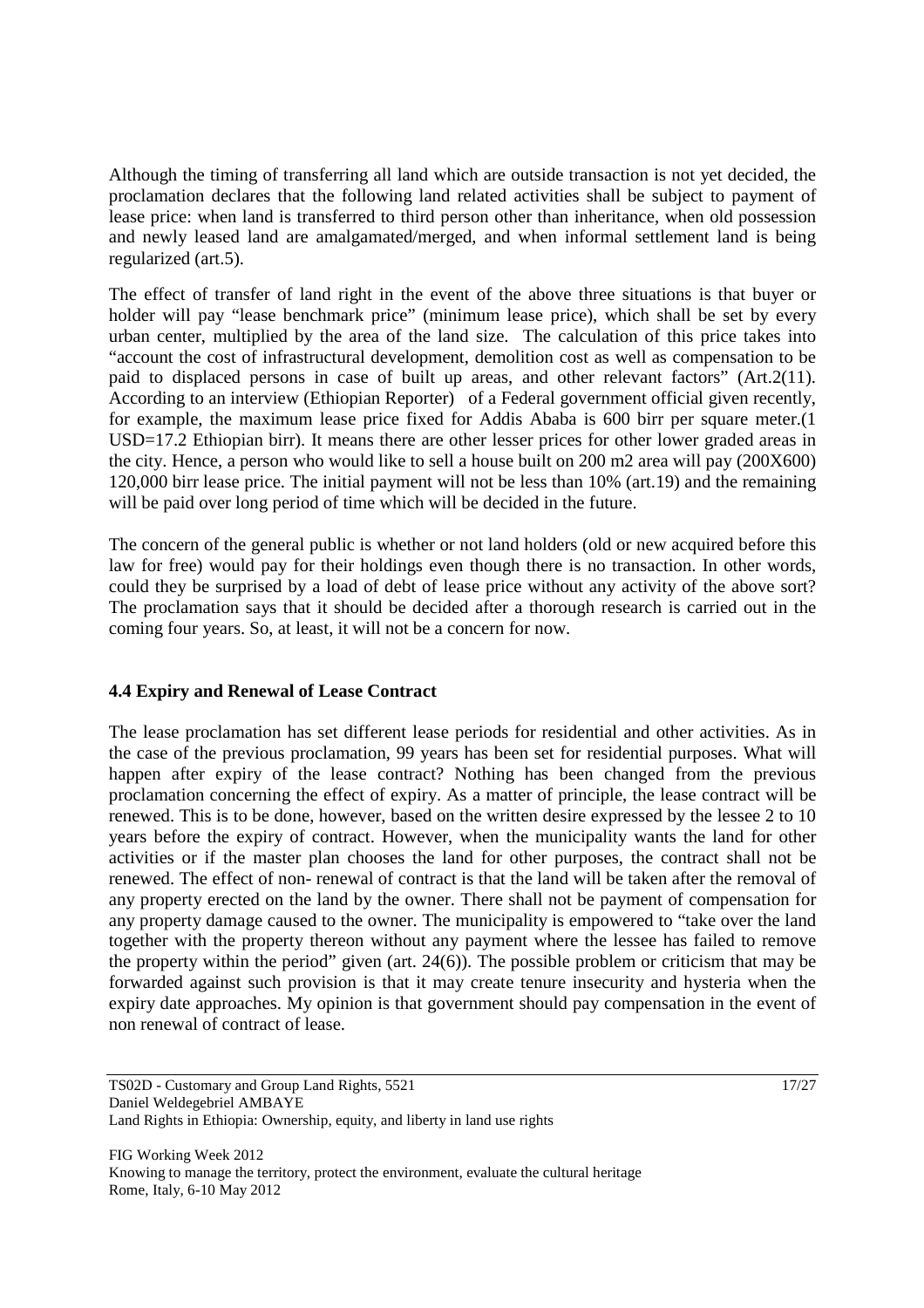### **4.5 Transfer of leasehold right**

Like any other property right, lease right is also freely transferable. In the previous proclamation there was no any limit or restriction to such right. Of course, there were directives adopted by city municipalities, here and there, which limits such rights, such as prohibiting the transfer of bare land or foundation, to discourage land speculation. My personal experience in the city of Bahir Dar, the capital of the Amhara Regional State, for example, is that land value (bare land) has been increasing twofold every year without any activity made on it. For this reason, as mentioned above, government has been complaining that speculators purchase and transfer land without adding value to it. Among others, real estate companies have been said transferring bare land (lease right to the space only) without building the necessary construction over it. Because of this, in 2010, the city of Addis Ababa had reclaimed more than one million square meters of land from real estate developers on the ground that they had been transferring land without adding value thereto (Addis Fortune, Vol. 11 No. 539.)

Now, however, the government introduced a new measure that curbs such speculations. The proclamation introduces four strategies to curb land speculation and rent seeking activities. First, the proclamation prevents people who repeatedly transfer leasehold right without completion of construction, in anticipation of speculative market benefit, from participation in a future bid (art. 23.7). Secondly, transferring only leasehold right (bare land) or leasehold right with only halfcompleted construction gives no benefit at all to sellers. According to the law, a person who wishes to transfer her leasehold rights before commencement of construction or half-completed constructions will get first, the effected lease payment including interest thereon, calculated at bank deposit rate; second, value of the already executed construction; and thirdly 5% of the transfer lease value (art. 23.3).

To make it clearer let's assume that Ms. A has bid 200  $m<sup>2</sup>$  of land from the city municipality for 3,500 birr per square meter (total 700,000 birr). Assume also that she has effected a 10% advance payment of 70,000 birr. Let's further assume that she constructed a foundation at a cost of 40,000 birr. Her total cost at this point amounts 110,000 birr. For some reason, now however, she wants to sell the property. And she has sold it at 4,000 birr per square meter. The total profit collected from the transfer of leasehold right only is 100,000. What is she going to get from it? According to the aforementioned rule, she will get the following amount: the effected lease price of 70,000 birr, 5% of this money (3,500 birr), the money spent for the construction of the foundation of birr 40,000, and finally 5% of the 100,000 birr profit of 5000 birr. The total sales value is birr 118, 500 which puts her net profit at 8,500. On the other hand, from this single sale transaction only, government collects 95,000 birr (95% of profit goes to the government). Previously, such construction could have been sold for about 300 to 400 thousand birr at least in Bahir Dar city.

TS02D - Customary and Group Land Rights, 5521 18/27 On the other hand, if the construction is completed or becomes more than half, then there is no limitation as to the value of the sale price. The flow of this provision is that it will not stop the connivance that might be made between buyers and sellers. It means that it would not be possible to avoid an under table (internal) agreement that might be carried out between the two. Secondly, even if it is possible to control, people will shift radically from selling unfinished properties to

Daniel Weldegebriel AMBAYE

Land Rights in Ethiopia: Ownership, equity, and liberty in land use rights

FIG Working Week 2012 Knowing to manage the territory, protect the environment, evaluate the cultural heritage Rome, Italy, 6-10 May 2012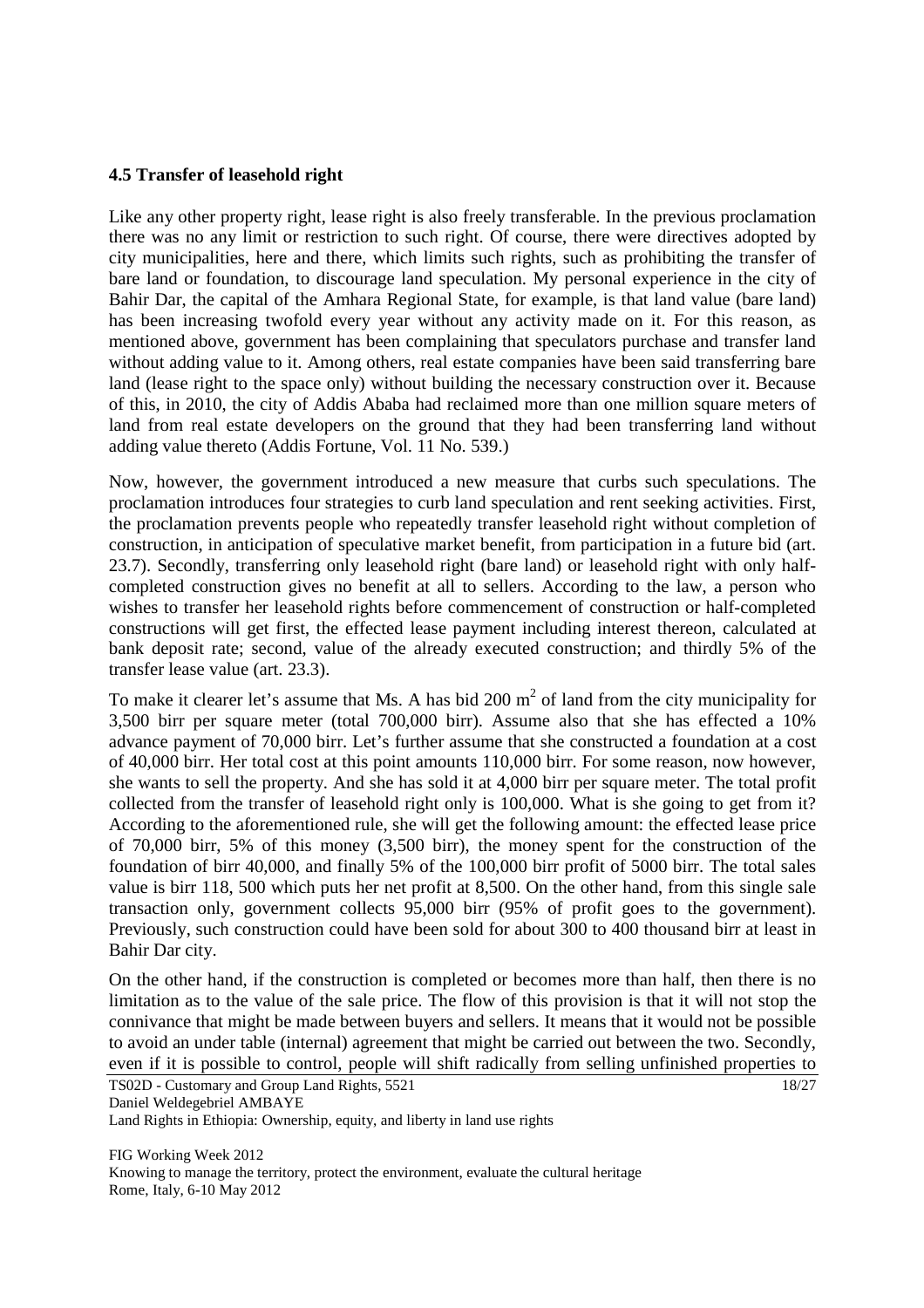finished ones. For instance, for residential houses half completed means construction of foundation, columns and top beam. Now if one puts a roof to the house, then it is considered as a complete one. As compared to sale price, the difference in cost is indeed very small. In this way, speculators will shift to this new way of trading properties. Thirdly, constitutionally speaking this is against the property rights of property holders. It means, once the government gets its money from the lease price, why is that again it insists in sharing the profit from the appreciation of land value? Of course, the justification is to encourage people to put a building on the land before they sale it, and to add value to their holdings. But, this should not be done by violating the constitutional right of property which among others gives the right to collect the increment in property value.

### **4.6 Mortgage of leasehold right**

As stated above leasehold right is subject to any form of transaction including sale, lease/rent, inheritance, donation, mortgage, and as a capital contribution to a company. Under article 23 the proclamation, as a third strategy, limits the mortgage value of the leasehold right to the extent of the lease amount already paid. It means a person who had made 50,000 birr lease payment may not borrow more than this amount by mortgaging his lease right. Of course, if there is a construction, banks may also consider the value/cost of such construction in their borrowing. In other words, the market based location value which used to be given by banks during loan agreement (eg. up to 4000 birr per square meter in Piazza and Mercato-prime locations in Addis Ababa -the capital city) will be reduced to a much smaller amount.

If banks lend money by securing only the lease right, without construction, and if the borrower fails to settle his loan or if lease contract is terminated as a result of failure to commence on time, then, the land will be retaken by the city administration, and banks will be paid from the remaining lease price after a reduction of penalty by the municipality.

### **4.7 Commencement and completion of construction**

Any lessee must commence construction within the agreed time. This is not new innovation to this proclamation; it was also included in the previous proclamation. The difference is that, the current proclamation contains more harsh measures against those who contravene the lease contract. For example, if one fails to start construction on time, the land will be reclaimed by the city administration and some penalty of fee may be imposed on the lessee (see art. 21)

Moreover, a lessee who got land by tender or allotment shall complete the construction according to the agreement. The law provides 24, 36 and 48 months to complete construction for small, medium and large scale construction activities respectively. Depending on the type of construction and regulation to be issued by each city administration, the period may be extended from 6 to 12 months. Where the lessee fails to complete construction within the agreed time, the contract shall be terminated and the land will be retaken by the city administration. The lessee is also obliged to remove any construction activity at his own cost from the land or else the city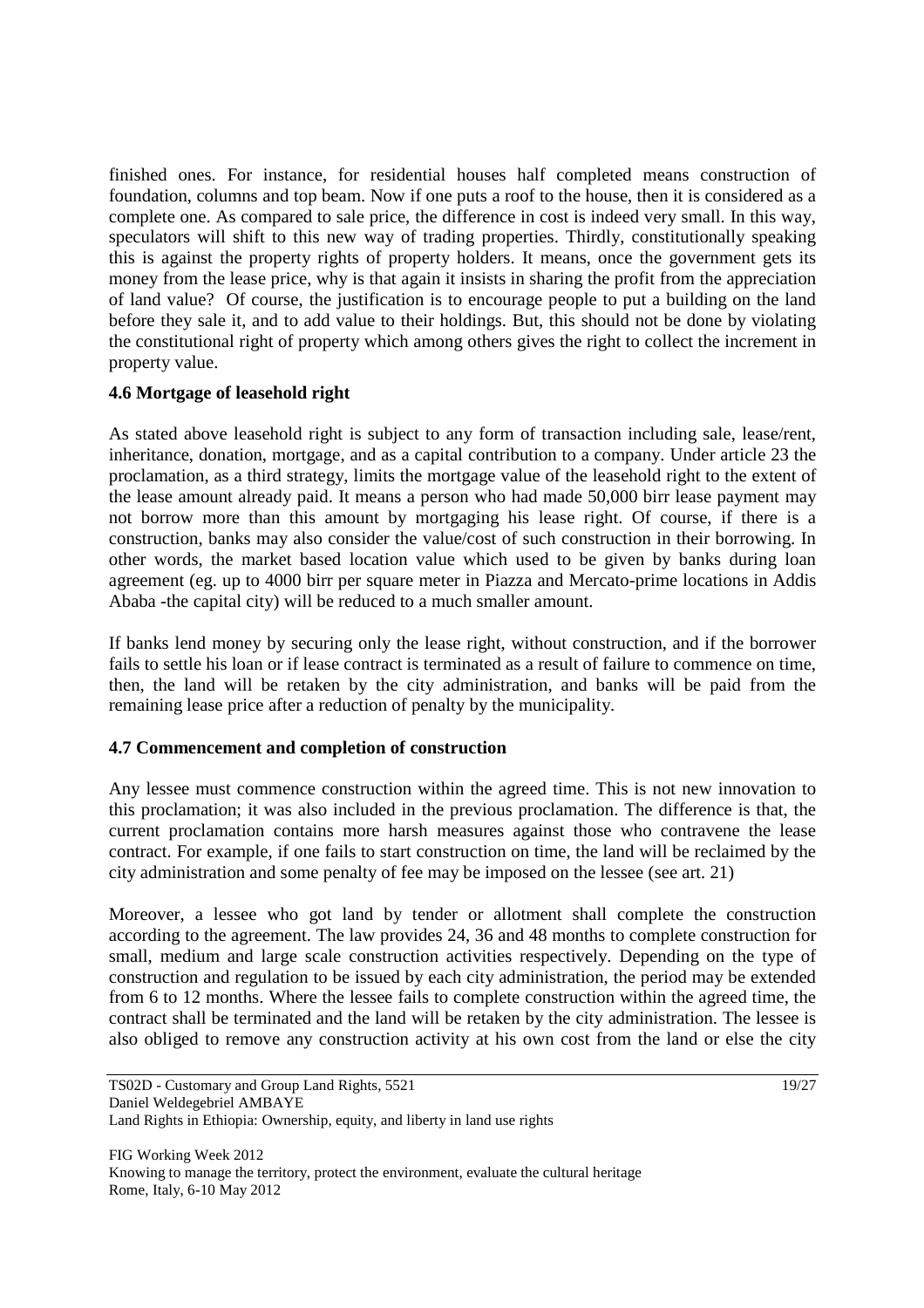may transfer it by tender to other person or remove the property on the land and then claim the cost from the lessee (see art. 22).

## **5. EXPROPRIATION**

Expropriation is a forced taking of land by the government for public purpose activities against payment of fair amount of compensation. I have dealt in detail with the nature and procedure of expropriation and the valuation and compensation systems followed today in Ethiopia elsewhere (Daniel-Weldegebriel-Ambaye 2009a, 2009b) and in here I shall only mention it from land rights perspective.

The FDRE constitution guarantees peasants and pastoralists their holdings against arbitrary state eviction by introducing the principle of expropriation-that in the event of expropriation of land for public purpose activities, holders of land shall be compensated fairly. It specifically dictates that a "commensurate" amount of compensation should be paid in the event of expropriation (Art. 40.8 of FDRE Constitution).

Today, whether in urban or rural areas of Ethiopia, huge amount of land is being expropriated for urban redevelopment, urban expansion, road construction and other public activities. The valuation method adopted in the expropriation proclamation (Proclamation No. 455/2005) has a basic flow in implementing the constitutional principle of payment of "commensurate" amount. In urban areas, location has no value and owners are being compensated only the "replacement cost" of buildings; government reaps the location value that was developed and grew at the expense of the land holder/dweller. In rural areas, the compensation provided for the loss of agricultural land is an equivalent of the value of ten years production. It is calculated by taking the average value of produce of the past five years and then multiplying it by ten. The usual criticism on the practice is that compensation is not adequate; does not reflect the market value at all; and does not follow the constitutional guarantee provided to land rights.

| <b>Period</b> | <b>Rural/Urban</b> | N/S   | <b>Use</b> | <b>Lease</b> | <b>Donate</b> | Inherit                   | <b>Mortgage</b> | <b>Sale</b> | <b>Equity</b> |
|---------------|--------------------|-------|------------|--------------|---------------|---------------------------|-----------------|-------------|---------------|
| Imperial      | Rural              | North | $\sqrt{ }$ | $\sqrt{ }$   | $\sqrt{ }$    | $\sqrt{ }$                | $\mathbf X$     | $\mathbf X$ | $\sqrt{ }$    |
| Era           |                    | South | $\sqrt{ }$ | $\sqrt{ }$   | $\sqrt{ }$    | $\sqrt{ }$                | $\sqrt{ }$      | $\sqrt{ }$  | $\mathbf X$   |
|               | Urban              |       | $\sqrt{ }$ | $\sqrt{ }$   | $\sqrt{ }$    | $\sqrt{ }$                | $\sqrt{ }$      | $\sqrt{ }$  | X             |
| Derg          | Rural              |       | $\sqrt{ }$ | X            | $\mathbf X$   | $\mathbf{X}(\mathcal{N})$ | X               | X           | $\sqrt{ }$    |
| Era           | Urban              |       | $\sqrt{ }$ | X            | X             | $X(\sqrt{)}$              | X               | X           | $\sqrt{ }$    |
| Current       | Rural              |       | $\sqrt{2}$ | $\sqrt{ }$   | $\sqrt{ }$    | $\sqrt{ }$                | X               | X           | $\sqrt{ }$    |

| Table 2: A Nutshell of Land Rights in Three Periods of Ethiopian History |  |
|--------------------------------------------------------------------------|--|
|--------------------------------------------------------------------------|--|

TS02D - Customary and Group Land Rights, 5521 20/27

Daniel Weldegebriel AMBAYE

Land Rights in Ethiopia: Ownership, equity, and liberty in land use rights

FIG Working Week 2012

Knowing to manage the territory, protect the environment, evaluate the cultural heritage Rome, Italy, 6-10 May 2012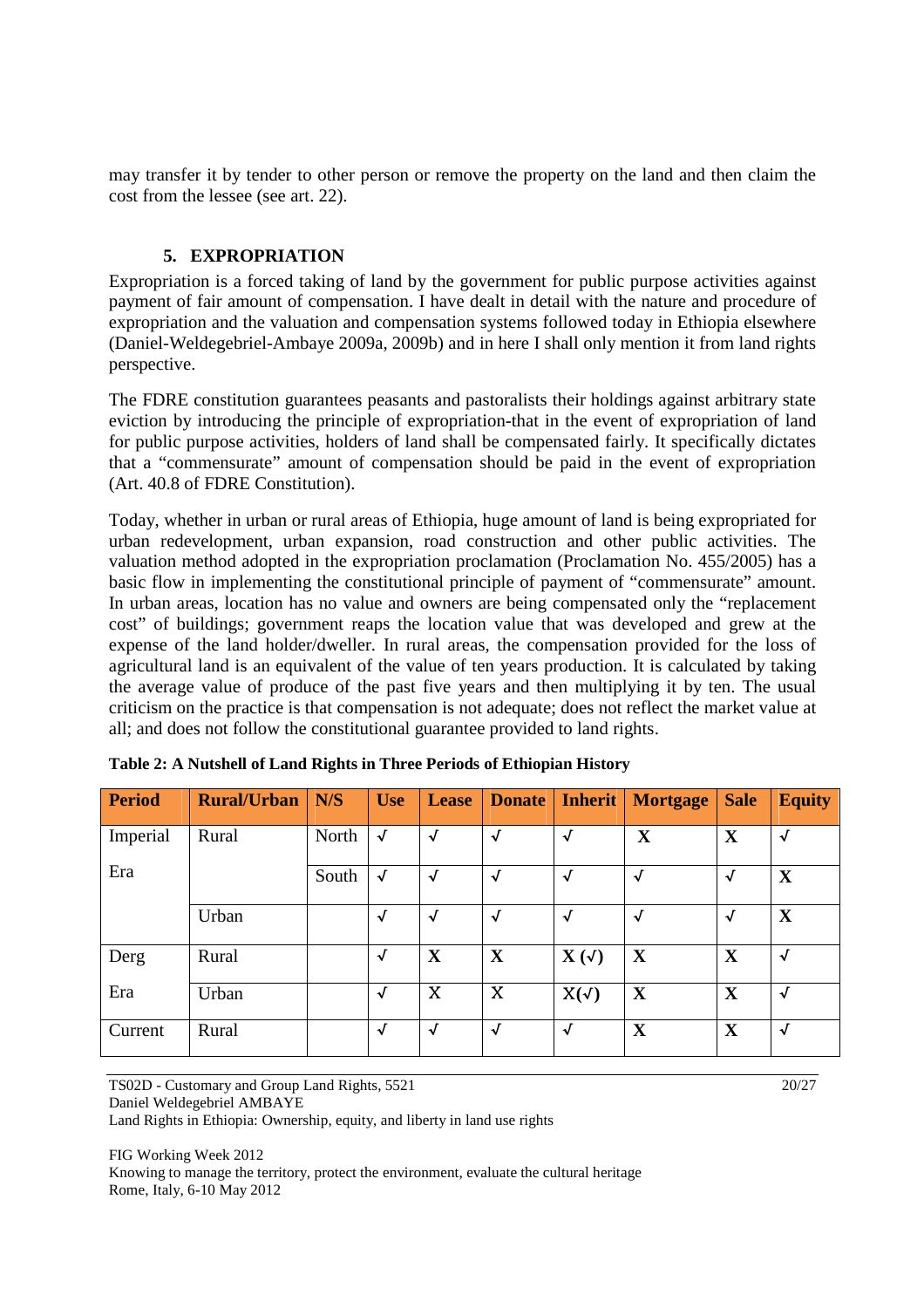| $\tilde{\phantom{a}}$<br>$-1$<br>,,,<br>ັ |  |  |  |  |  |  | $\epsilon$ | $ -$<br>$\overline{A}$ |  |
|-------------------------------------------|--|--|--|--|--|--|------------|------------------------|--|
| $-1$<br>$- - - - - - - -$<br>-            |  |  |  |  |  |  |            |                        |  |

X **(**√**)** No Inheritance except to minor children and a widow

√ **(?)** Mortgage only lease right or an asset on the land

### **6. CONCLUSIONS AND RECOMMENDATIONS**

#### **6.1 Conclusion**

This paper describes the land rights existed in current of Ethiopia with a brief introduction of past tenure systems. In the feudalistic Ethiopia (before 1974), land had been controlled by the elite, in that although peasants of northern Ethiopia were allowed to have usufractuary right (*rist*) on their land, they were encumbered with different obligations. The peasants of the southern part of the country, on the other hand, were evicted from their land during the nineteenth century and became landless *gabars,* servants to the northern settlers who took their land. The Derg, which replaced the imperial regime, came to power carrying the well known slogan "Land to the Tiller" with objective of distributing land to the tiller and thereby made him the owner of the land and any produce wherefrom. However, the first thing the Derg did was nationalizing all urban and rural lands and extra houses in urban areas, without payment of compensation. The government replaced the previous landlordism in all its forms as it becomes the sole renter and rent collector. The rural and urban land laws completely prohibited sale, mortgage, lease/rent, donation, and inheritance (except to spouse and children) of land. In spite of this, the measure had at first got great support from the rural peasantry, especially of the southern regions of the country. However, because of erroneous policies of the government that followed thereafter and repeated land distribution activities taken place, the motto "Land to the Tiller" became aborted.

In 1991, the Derg, a Marxists government, was toppled by the incumbent and a Transitional Government was established until the adoption of the current Constitution in 1995. The new constitution maintains land ownership of the Derg by putting ownership of the land under the public and state hands. Currently, there are other land related legislations in the country dealing with urban and rural lands and natural resources. According to the Federal Constitution, all urban and rural lands and natural resources belong to the state and the public.

The rural land laws provide peasants with lifetime rights (holding right) to the land. This land right includes use, lease/rent, donation and inheritance rights. Sale, exchange (barter) and mortgage are not allowed. The rights of lease/rent, donation and inheritance are however, restricted for different reasons. The rural land laws also create (at least in principle) the free access to rural land although, because of land shortage and restriction on land distribution, this right is not realized.

In urban areas, land can be held only through lease system. According to the newly adopted urban land leasehold proclamation, residents are allowed to get land only through auction. It is only under exceptional circumstances that land may be given by allotment (without auction).

Land Rights in Ethiopia: Ownership, equity, and liberty in land use rights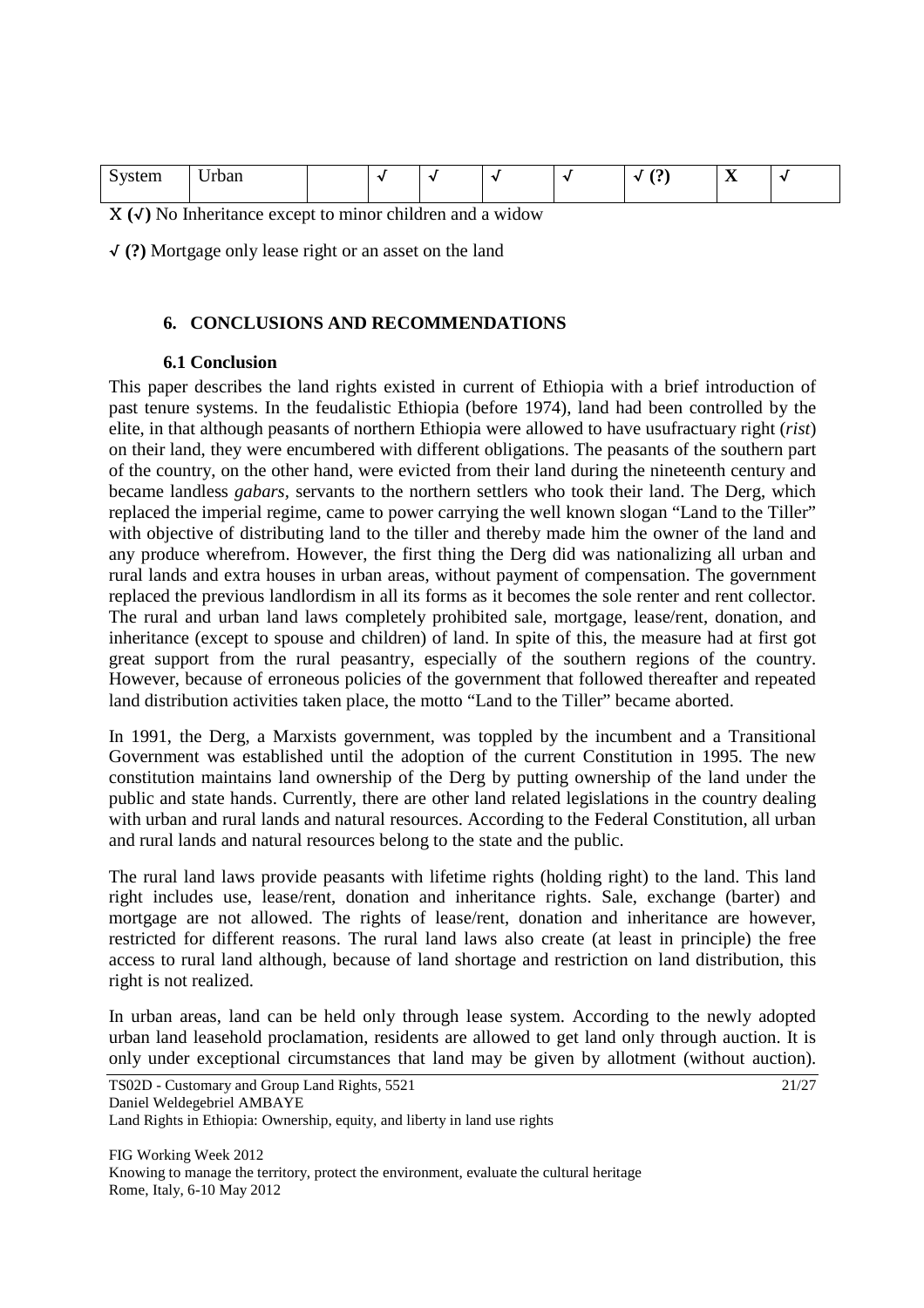Compared to the previous lease proclamation, the new one hampers the right of access to urban land. The constitution stipulates that land belongs to the "people and the state", but there is no clue to show that urban dwellers are owners as compared to their rural counterparts. Secondly, the different strategies included in the new proclamation restrict the free transfer of lease right. In case of sale of unfinished properties, it will be the government who shall take the profit. Land literally becomes valueless for mortgage purpose. Finally, the amount of compensation paid in the event of expropriation is not adequate.

### **6.2 Recommendations**

The Imperial era was better in terms of provision of land rights although the system was in general inequitable since land was controlled by the elites. The Derg's land tenure system was equitable since it created access to land for all people. But it restricted the freedom of using one's land property rights. Now the mission for the current government, when it came to power in 1991, should have been how to solve the problems encountered by its predecessors: how to ensure equity in land holding while at the same time liberalizing the land rights of the people. From the foregoing discussion it can be concluded that the current government should do more in creating access to land rights, especially in urban areas, and in liberalizing the land use rights in the country within the given constitutional arrangement (state and public ownership of land.)

The following specific recommendations are forwarded:

- Government should revise the rural land proclamations and liberate some of the restrictions imposed on rights such as rent, donation and inheritance.
- The residence element for farmers is not necessary since it hampered peasants from searching alternative income by staying for longer periods in urban areas.
- Much care is needed in the event of land transfer for Large-scale agricultural investment. Among others, care should be made on the amount of land transferred, lease period and on the effect it causes to the environment.
- The restrictions made on urban land transfer should be lifted. Government should fight land speculation by the supply of land rather than restricting transaction. Besides, a system should be designed (such as lot) that creates free access to urban land. There is no doubt that land will be, in the future, concentrated in the hands of few who can afford to offer much during auction.
- The rules of valuation and compensation during expropriation should be revised to make them fit with the constitution and thereby to pay fair compensation in the event of expropriation.
- A system should be devised that creates tenure security in urban areas.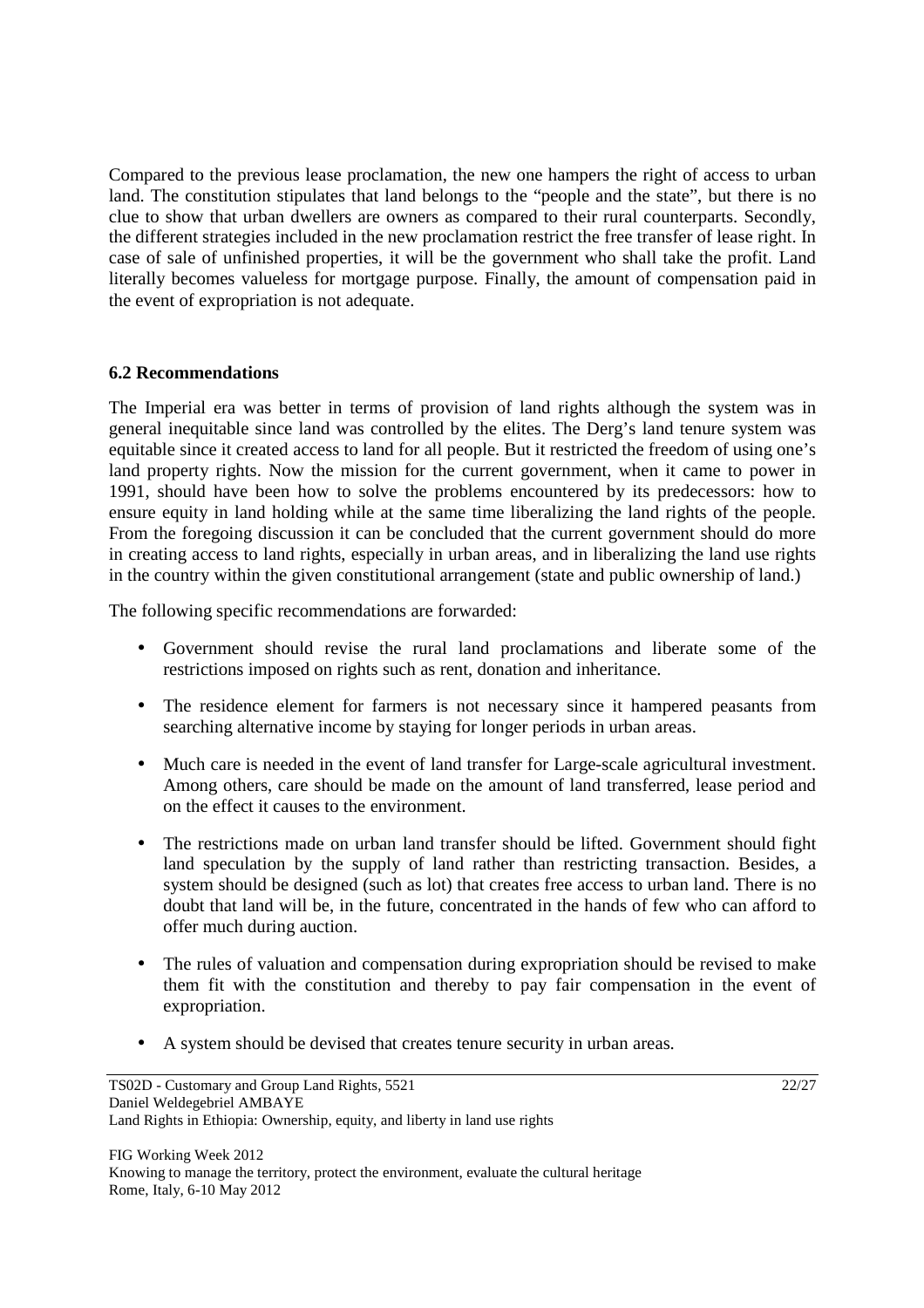TS02D - Customary and Group Land Rights, 5521 23/27 Daniel Weldegebriel AMBAYE Land Rights in Ethiopia: Ownership, equity, and liberty in land use rights

FIG Working Week 2012 Knowing to manage the territory, protect the environment, evaluate the cultural heritage Rome, Italy, 6-10 May 2012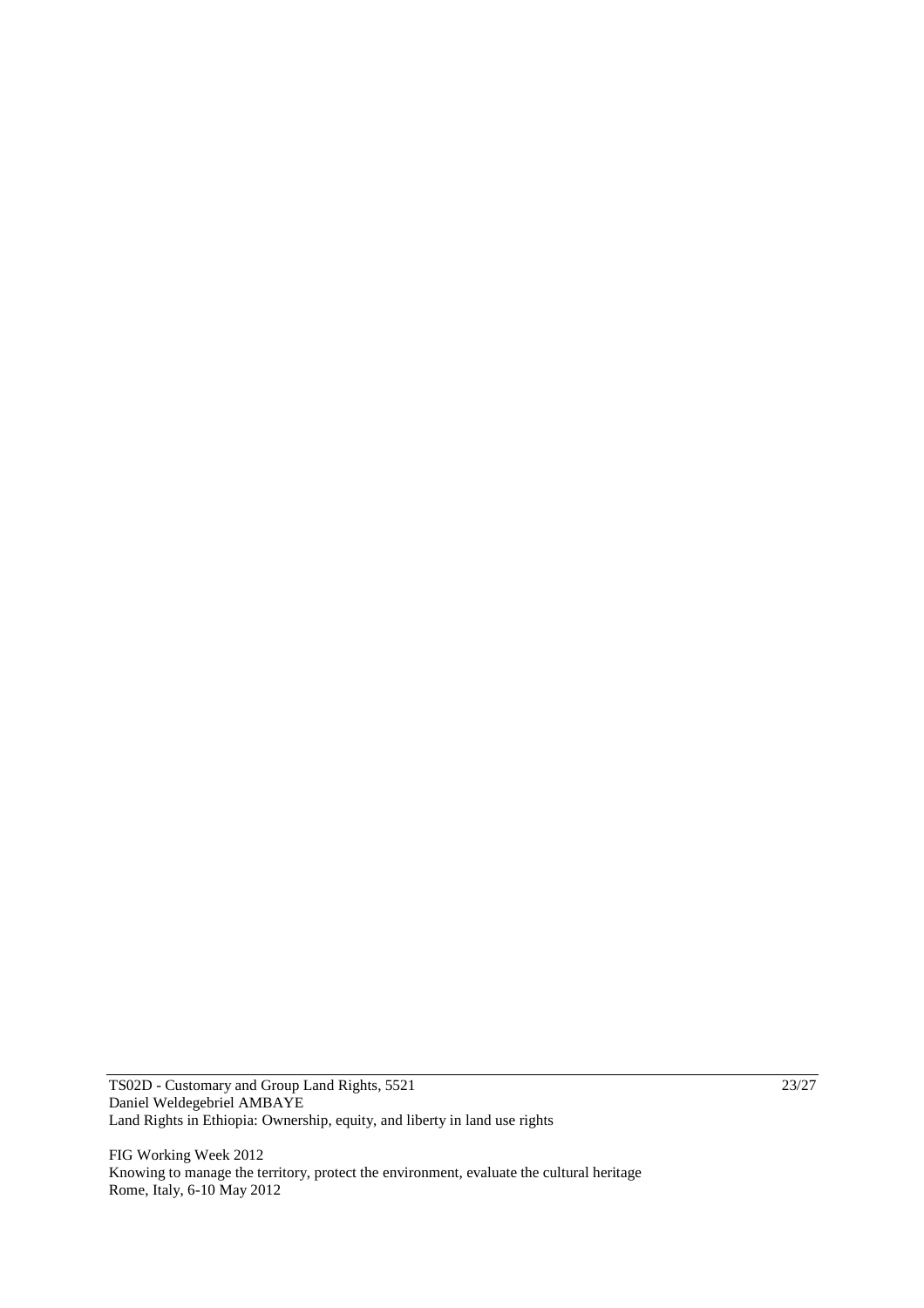## **7. REFERENCES**

### **Legislations**

 Constitution of the Federal Demecratic Republic of Ethiopia, Proclamation No. 1/1995. *Negarit Gazeta.* Year 1 No.1.

Expropriation of Land Holdings for Public Purpose and Payment of Compensation Proclamation. (2005). Proclamation No.455/2005. Negarit Gazeta. Year 11, No.43

Federal Democratic Republic of Ethiopia Rural Land Administration and Land Use Proclamation, Proclamation No. 456/2005. *Negarit Gazeta.* Year 11, No. 44.

Government Ownership of Urban Land and Extra Houses, Proclamation No. 47/1975. *Negarit Gazeta* Year 34, No. 41.

Land Tax Proclamation, Proclamation No. 70/1944. *Negarit Gazeta.* Year 4, No.2.

Public Ownership of Rural Lands, Proclamation No. 31/1975 *Negarit Gazeta.* Year 34, No. 26.

Re-enactment of Urban Lands Lease Holding Proclamation, Proclamation No.272/2002. *Negarit Gazeta.* Year 8, No. 19.

The Revised Constitution of the Amhara National Regional State, Proclamation No. 59/2001. *Zikre Hig.* Year 7, No. 2.

Urban Lands Lease Holding Proclamation, Proclamation No. 80/1993. *Negarit Gazeta.* Year 53, No. 40.

Leaseholding of Urban Lands Proclamation No. 721/2011

Agricultural-Investment-Support-Dirctorate. 2011. Agricultural Investment Areas. edited by MoA. Addis Ababa.

The Benishangul Gumz National regional State Rural Land Administration and Use Proclamation, . Proclamation no. 80/2010

#### **Books**

- Crummey, Donald. 2000. Land and Society in the Christian Kingdom of Ethiopia: From the Thirteenth to the Twentieth Century. USA: University of Illinios Press.
- Daniel-Weldegebriel-Ambaye. 2009a. Land Valuation for Expropriation in Ethiopia: Valuation Methods and Adequacy of Compensation In 7th FIG Regional Conference. Hanoi, Vietnam, 19-22 October 2009 FIG (http://www.fig.net/pub/vietnam/papers/ts04c/ts04c\_ambaye\_3753.pdf).

———. 2009b. Compensation During Expropriation. In Land Law and Policy in Ethiopia Since 1991: Continuities and Changes, edited by Muradu-Abdo. Addis Ababa: Ethiopian Business Law Series, Faculty of Law, Addis Ababa University.

TS02D - Customary and Group Land Rights, 5521 24/27 Daniel Weldegebriel AMBAYE Land Rights in Ethiopia: Ownership, equity, and liberty in land use rights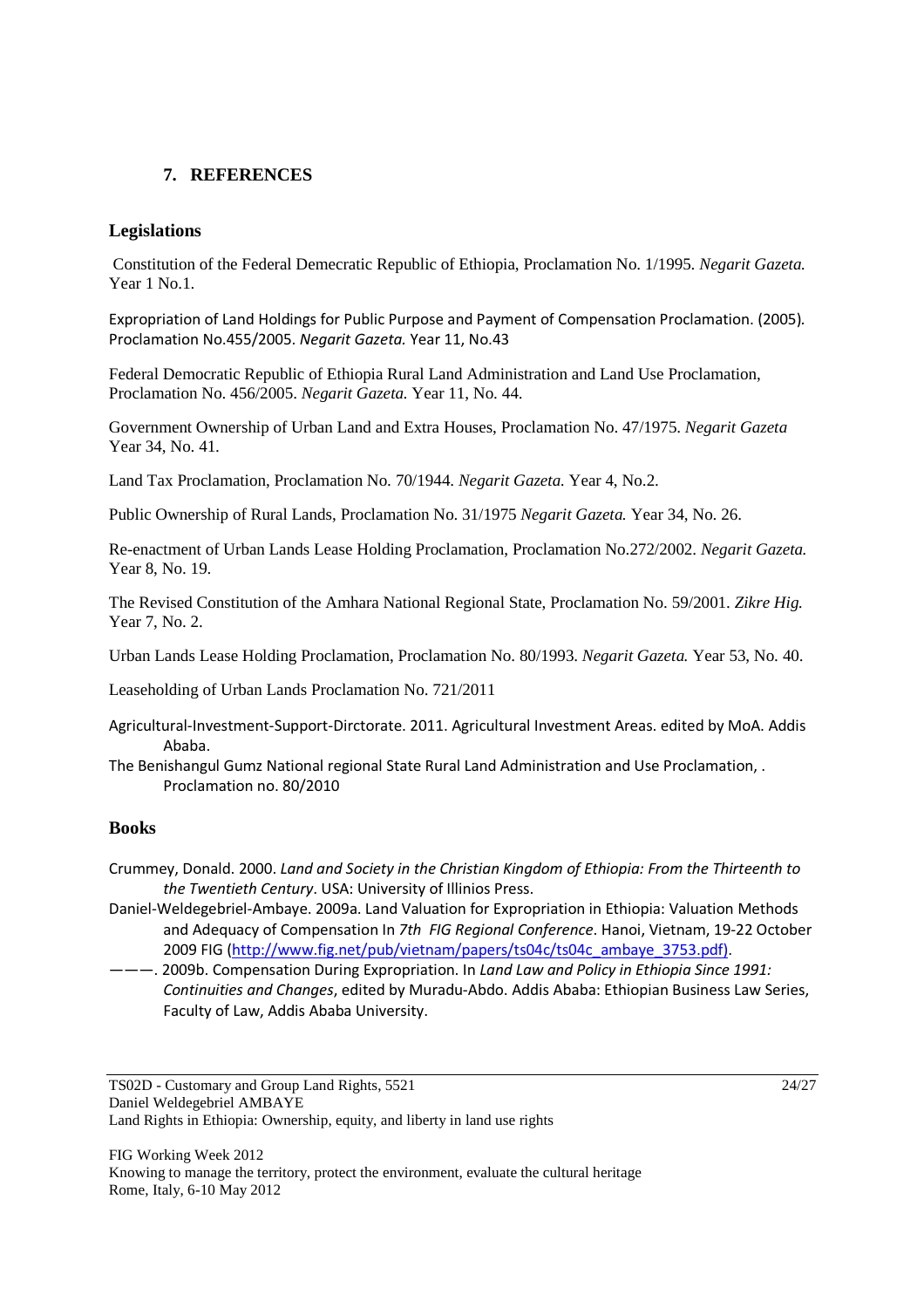- Deininger, Klaus, Daniel-Ayalew, Stein Holden, and Jaap Zevenbergen. 2007. Rural Land Certification in Ethiopia: Process, Initial Impact, and Implications for Other African Countries. In World Bank Policy Research Working Paper 4218: World Bank.
- Dessalegn-Rahmato. 1993. Agrarian Change and Agrarian Crisis: State and Peasantry in Post-Revolution Ethiopia. Africa: Journal of the International African Institute 63 (1):36-55.
- ---. 2009a. Land Registration and Tenure Security: A Critical Assessment. In The Peasant and the State: Studies in Agrarian Change in Ethiopia 1950s-2000s, edited by Dessalegn-Rahmato. Addis Ababa: Addis Ababa Univrsity Press.
- ———. 2009b. An Assessment on the Ethiopian Agricultural Policy. In Digest of Ethiopian National Policies, Strategies and Programmes (Amharic), edited by Taye-Assefa. Addis Ababa: Forum for Social Studies and The European Union.
- $---$ . 2011. Land to Investors: Large-Scale Land Transfer in Ethiopia. In FSS Policy Debate Series. Addis Ababa: Forum for Social Studies.
- EEA/EEPRI. 2002. A Research Report on Land Tenure and Agricultural Development in Ethiopia. Addis Ababa: Ethiopian Economic Association/Ethiopian Economic Policy Research Institute.
- Gebre-Wold-Ingida, Worq. 1962. Ethiopia's Traditional System of Land Tenure and Taxation. Ethiopia Observer 5 (4):302-39.
- Gebru-Tareke. 1977. Rural Protest in Ethiopia, 1941-1970: A Study of Three Rebellions, Syracuse University.
- Mahteme-Sellassie, Wolde Meskel. 1970. Zekre Neger. Addis Ababa: 2nd ed.
- Markakis, John. 2006. Ethiopia: Anatomy of a Traditional Polity. 2 ed. Addis Ababa: Shama Books.

MOIPAD. 2001. Federal Democratic Republic of Ethiopia Rural Development Policies, Strategies and Instruments (Amharic). Addis Ababa: Ministry of Information, Press and Audiovisual Department.

Oromia Rural Land Use and Administration, Proclamation 130/2007.

Pankhurst, Richard. 1966. State and Land in Ethiopian History. Addis Ababa: The Institute of Ethiopian Studies and the Faculty of Law, Haile Sellasie I University.

- The Revised Amhara National Regional State Rural Land Administration and Use Proclamation, Proclamation No. 133/2006. In Zikre Hig: Year 11, No.18.
- The Revised Tigray National Regional State Rural Land Administration and Use Proclamation, Proclamation No. 136/2007. In Tigray Negarit Gazeta: Year 16 No.1.
- Samuel-Gebreselassie. 2006. Land, Land Policy and Smallholder Agriculture in Ethiopia: Options and Scenarios. In Future Agricultures Consortium meeting. the Institute of Development Studies.
- Shiferaw-Bekele. 1995. The Evolution of Land Tenure in the Imperial Era. In An Economic History of Ethiopia: The Imperial Era 1941-1974, edited by B. Shiferaw. Dakar: CODESRIA.
- The Southern Nations, Nationalities and Peoples Regional State Rural Land Administration and Utilization Proclamation, Proclamation 110/2007. In Debub Negarit Gazeta: Year No.
- Taddesse-Tamrat. 1972. Church and State in Ethiopia, 1270-1527. Oxford: Clarendon Press.
- Young, John. 1997. Peasant Revolution in Ethiopia The Tigray People's Liberation Front, 1975-1991. New York: Cambridge University Press.

#### **Interview**

Interview with Ato Esayas Kebede, Director of the Federal Ministry of Agriculture Large Scale Agriculture Investment support Directorate.

TS02D - Customary and Group Land Rights, 5521 25/27 Daniel Weldegebriel AMBAYE Land Rights in Ethiopia: Ownership, equity, and liberty in land use rights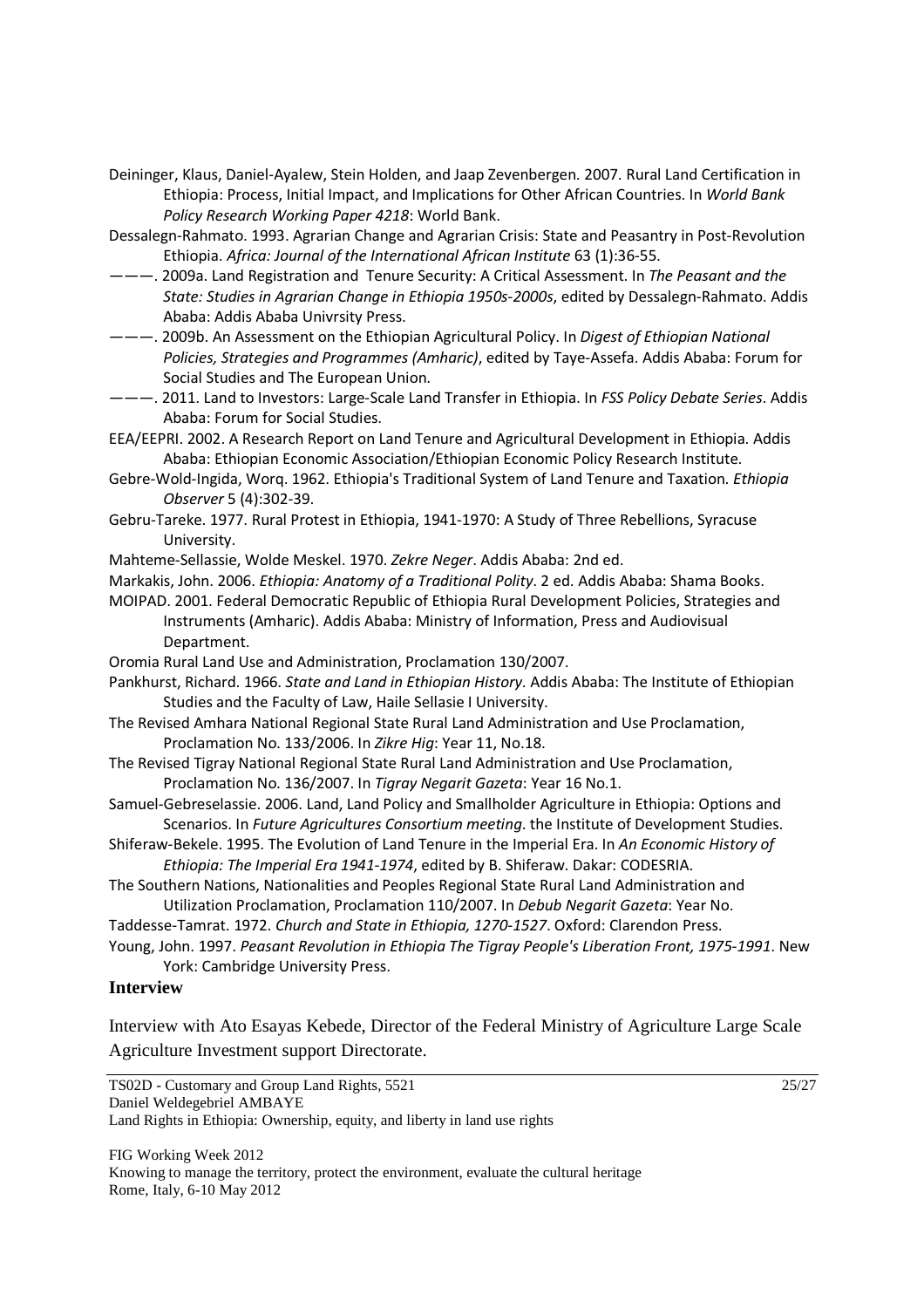#### **News papers**

Addis Fortune, Vol. 11, No. 539.

(see http://www.addisfortune.com/Vol%2010%20No%20539%20Archive/addisfortunenews.htm).

Ethiopian Reporter

http://www.ethiopianreporter.com/news/293-news/3941-2011-11-02-06-31-46.html

TS02D - Customary and Group Land Rights, 5521 26/27 Daniel Weldegebriel AMBAYE Land Rights in Ethiopia: Ownership, equity, and liberty in land use rights

FIG Working Week 2012 Knowing to manage the territory, protect the environment, evaluate the cultural heritage Rome, Italy, 6-10 May 2012